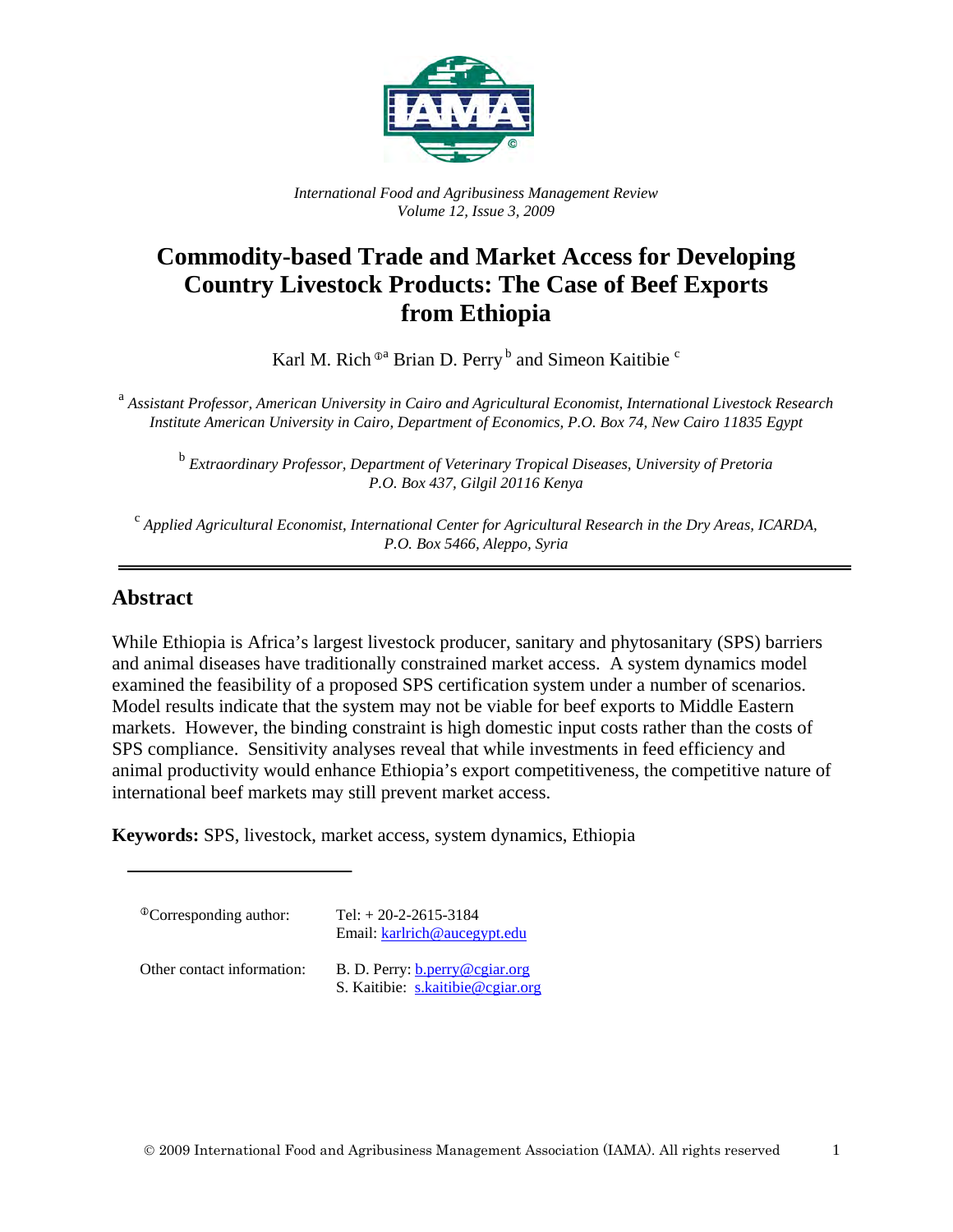# **Introduction**

Livestock serve a variety of livelihood, risk management, and income-generating functions in the developing world. Where market access is possible, livestock can act as a potential pathway out of poverty for rural producers and other actors throughout the marketing chain, as such access increases the potential scope for sales and makes livestock activities more remunerative (Rich & Perry, 2009). However, market access from Africa has often been stymied by a variety of constraints, including the prevalence of highly contagious transboundary diseases such as footand-mouth disease (FMD). These diseases have been mostly eradicated in the developed world, but the fear of their entry from endemic reservoirs in the developing world precludes large-scale livestock product exports into lucrative markets in the European Union, United States, and Japan. Moreover, international trade regulations for meat products require zonal freedom from disease and do not as yet distinguish between products (e.g., bone-in meat vs. deboned meat) in terms of their relative risk of spreading disease. Commodity-based approaches to trade, which instead focus on the process by which products are produced (rather than their regional origin) in assessing their risk of disease, offer the potential for developing countries to export meat products that are lower in risk. Such new standards are being increasingly discussed in international circles (Rich & Perry, 2009; Thomson et al., 2004; Scoones & Wollmer, 2008). However, in order to ensure greater market access, such an approach requires indigenous local systems throughout the supply chain for livestock that demonstrate the risk of disease or pathogen introduction is minimal.

At the same time, the costs of these systems could potentially be high enough to limit the potential for exports. A number of past studies have examined the cost of compliance in developing countries with increased SPS standards in developed ones. Henson, Saqib, and Rajasenan (2004), for example, found that in the case of fish exports from Kerala, the cost of compliance with increased EU standards ranged from 2.5% to 22.5% of turnover, with six of the 14 firms surveyed facing increased costs of 10% or more of turnover. Aloui and Kenny (2004) found that compliance with EUREPGAP standards in Morocco represented 8% of the farm gate cost for efficient farmers and up to double this for an average farmer. Peterson and Orden (2008) estimated compliance costs among Mexican avocado growers exporting to the United States at 15% of the producer price for growers and an additional 5% of the wholesale margin for exporters. In an example among developed world trading partners, Calvin, Krissoff, and Foster (2008) showed that compliance with Japanese phytosanitary protocols raised the costs incurred by U.S. apple growers by 15 cents per pound, or 13.5% of the landed price in Japan. These costs by themselves were enough to make U.S. apples uncompetitive with Japanese ones. While these costs of compliance present non-trivial burdens on producers, the World Bank (2005) argues that they can also represent a means of gaining competitive share in target markets and acting as "a catalyst for progressive change" in terms of modernizing various aspects of agro-food supply chains (xi). Indeed, Jaffee (2003) showed that for green beans from Kenya, while the costs of compliance were about 6 percent of the free on board (FOB) value of exports, the benefits in terms of higher profit margins and export growth have been significant. Moreover, the losses incurred by not complying with standards can be significant – Nin Pratt et al. (2005) found that regional trade bans associated with Rift Valley Fever reduced value-added in the Somali region of Ethiopia by US\$132 million, or 42% of the value-added generated in that part of Ethiopia. However, none of these papers couched these issues in the context, costs, competitiveness, and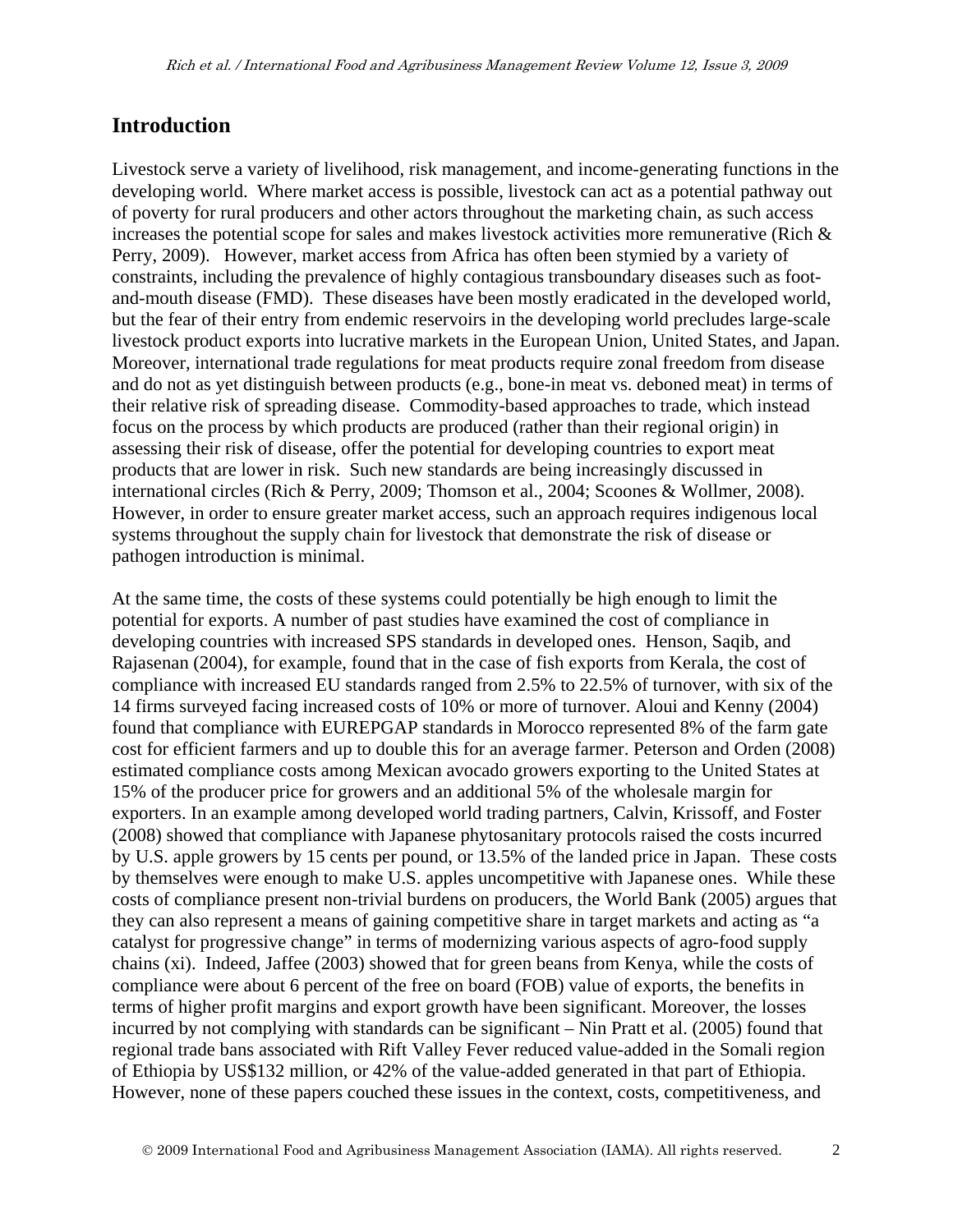feasibility of specific systems required to facilitate market access for livestock products, particularly in the wake of potential new standards for their access. This remains an important research gap, particularly in assessing the feasibility of commodity-based trade as a global solution for developing world market access.

This paper examines the feasibility of a proposed two-phase SPS certification system designed to enhance beef exports from Ethiopia and which could serve as an indigenous model of a commodity-based approach to trade from the developing world (Thomson et al., 2009). Of particular emphasis is the competitiveness of products derived from such systems vis-à-vis entrenched global exporters of beef. Ethiopia is the largest livestock producer in Africa and one of the largest in the world, maintaining 43.1 million head of cattle, 23.6 million sheep, and 16.4 million goats in 2006. Moreover, Ethiopia's exports of meat (the majority of which were sheep and goat carcasses) have increased rapidly in recent years, with FAO data showing a rise from US\$6.3 million in 2003 to nearly US\$32 million in 2005. Despite increasing growth in livestock product exports, most exports from this sector remain concentrated in informal sales of live animals, with limited benefits in terms of foreign exchange and value-adding opportunities. In 2004, the Ethiopian Government set a target to increase exports to 30,000 tons of meat by 2008. This target was not met for several reasons. One reason in particular is that the overwhelming majority of this increase will need to be achieved through the export of beef products, since the quantity (and average carcass weight) of sheep and goat meat required to achieve this figure is not feasible in light of domestic supply and demand for such products. At the same time, low productivity, the prevalence of livestock diseases (such as FMD, contagious bovine pleuropneumonia (CBPP), peste des petits ruminants (PPR), and lumpy skin disease (LSD)), low development of market mechanisms, and the high incidence of informal cross border trade, have meant that the contribution of livestock to foreign exchange earnings has traditionally been modest compared to apparent potential.

A methodological novelty of the paper is the use of a dynamic cost-benefit model using system dynamics to assess both the feasibility of meeting SPS standards and to identify constraints to competitive meat exports from Ethiopia. Baseline results reveal that under current conditions for inputs (animals, feed resources, equipment, and capital expenses), the proposed system is not economically feasible for the export of beef products to Middle Eastern markets. However, it is not the marginal costs of SPS certification that inhibits Ethiopian meat exports, but rather the high cost of inputs, especially feed. Indeed, SPS certification costs represent less than 5% of the breakeven value of the final product, whereas the costs of animal feed in the proposed system are between 33%-42%, depending on the type of feeding ration used. Correspondingly, under baseline conditions, the model estimates that the average FOB product weight of beef would be over US\$1,000 per ton greater than the average cost, insurance, and freight (CIF) import unit value of Brazilian and Indian meat in markets in the Middle East, such as Bahrain, Qatar and Saudi Arabia.

Improvements in feed use through better rations could lower the cost of the system considerably. Indeed, using best-cost rations, the model computes the FOB product value of improved, SPScertified beef at US\$3,562 per ton. While this is still somewhat more expensive than competitors in the Middle East, sensitivity analysis reveals that lower animal purchase costs or reduced system margins could bring forth noticeable cost savings that would enhance competitiveness.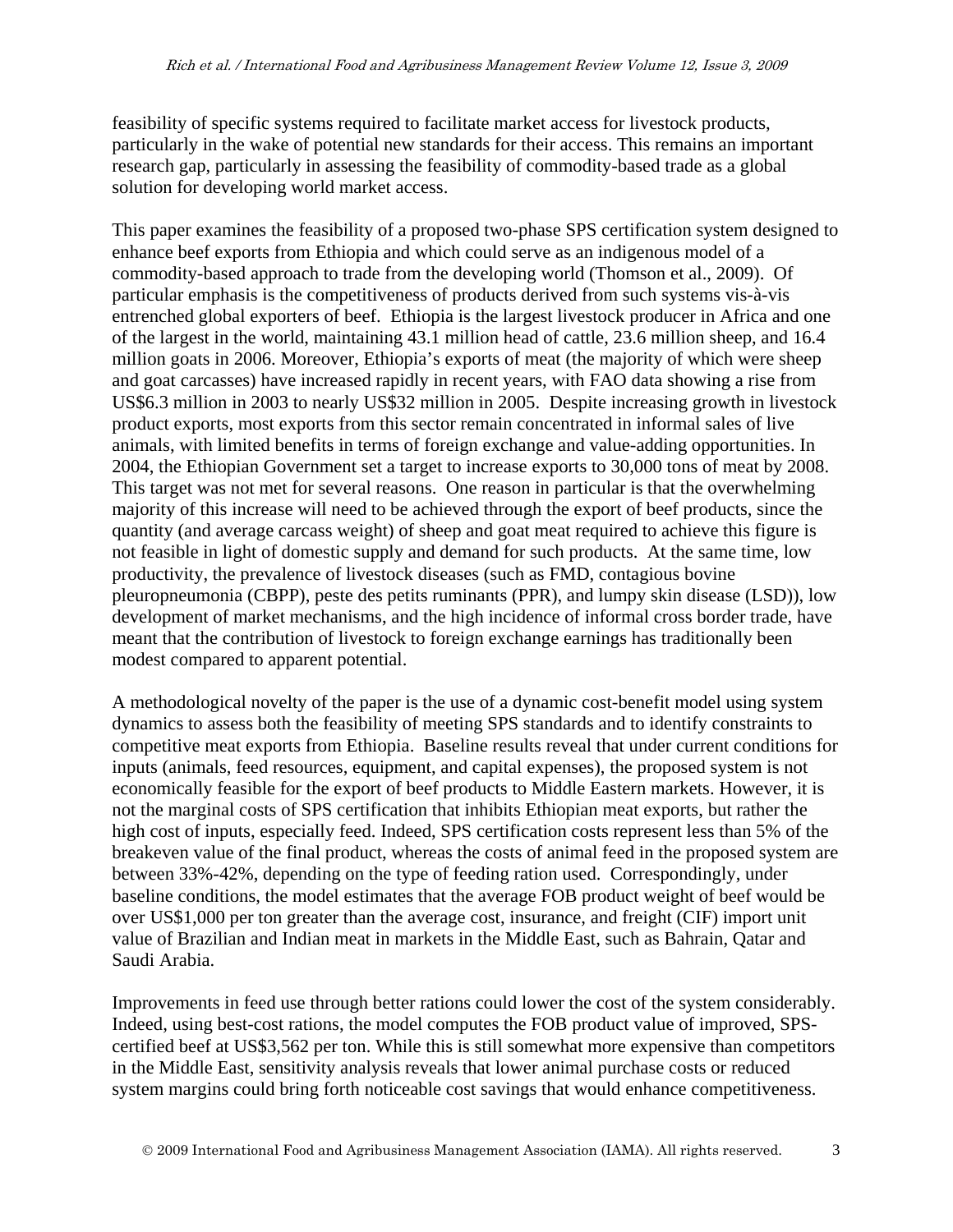An important lesson of the paper is that while technical solutions at a local level can be designed to address global market access issues, downstream issues concerning cost, marketing, and product differentiation can transcend technical matters of SPS barriers. In particular, Ethiopia remains in somewhat of a marketing quandary: its products are too costly without certification for low-value, price-sensitive markets in Africa and too costly with certification relative to competitors in the Middle East. Access to the European Union is theoretically possible given preferential, duty-free access to that market, but only if commodity-based approaches are accepted by international standard setting bodies. In the short- to medium-run, Ethiopia will need to focus on other types of marketing approaches to facilitate access to markets in the Middle East, such as product freshness, but the potential size of such markets is unlikely to be large enough to meet government goals for exports.

# **Overview of the Proposed SPS System**

The SPS certification system proposed here is technically feasible, meets international standards, complies with export market requirements, and is designed in line with developing a disease-free compartment within Ethiopia (Zepeda & Salman, 2006; Anon., 2007). The system would first entail the pre-selection of animals in local markets, followed by the initial testing, vaccination, and quarantine of animals over a 21-day period in its first phase (Phase 1). In the second phase (Phase 2), quarantined animals from Phase 1 would then be finished in a feedlot system to bring them up to export weight (400 kg).

Prior to purchase, animals would be visually inspected by trained personnel for physical fitness, body condition, hair coat, alertness, salivation, eye discharge, mouth lesions, lameness, and any other abnormalities. The purchased animals would then be collected and kept for up to three days at temporary collection sites pending transportation to the Phase 1 SPS certification facility. Within 1–3 days, animals would then be transported to the Phase 1 SPS certification facility using specially designed, disinfected, and sealed vehicles. Animals would be loaded, transported, and unloaded humanely. Standard operating procedures (SOPs) for animal handling would be prepared for the certification process, and training and supervision conducted. Animals leaving purchase sites would be accompanied by animal health certificates to be provided by the animal health inspector representing the private sector.

Phase 1 facilities are conceived as small quarantine sites that handle approximately 130 head of cattle every four weeks (three weeks of testing and handling, one week idle for cleaning). They would be owned and run by private entrepreneurs but certification is only made by a "competent authority." Phase 1 operators can charge a fee by either selling animals at a premium or charge a fee to Phase 2 operators for the use of Phase 1 infrastructure. The facilities would be subject to regular inspection and monitoring by the Ministry of Agriculture and Rural Development (MoARD), as well as by representatives of importing countries or companies as required. Upon entry to Phase 1, animals would be ear-tagged, tested for FMD, and vaccinated for FMD, CBPP, and LSD. At day 14, animals would be re-tested for FMD; those that test positive are removed from the facility and sold on domestic markets. If any animals have clinical signs of FMD, the entire batch would be removed.

After 21 days in Phase 1, animals would be certified as "disease-free" and then transported to a Phase 2 feedlot. This facility has a capacity of approximately 5,000 head of cattle and holds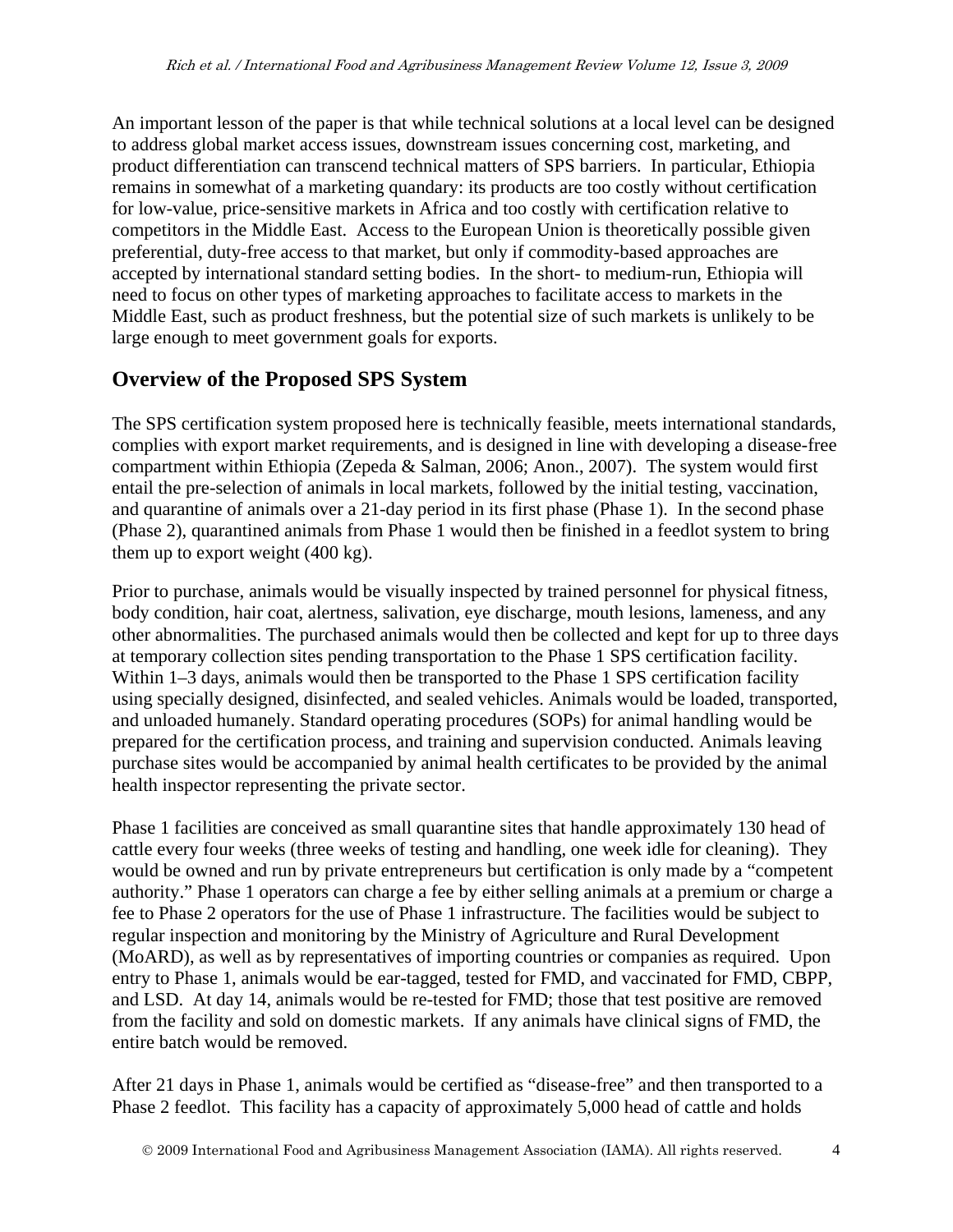animals from other Phase 1 facilities. Animals stay in Phase 2 until they reach 400 kg. This helps to ensure a more consistent supply of animals from pastoral areas and allows for the sourcing of younger bulls. Animals would be vaccinated against FMD and other diseases again should they remain in the facility longer than their duration of immunity from the first vaccination (e.g., six months in the case of FMD). In the event of clinical FMD outbreaks, all affected animals (and those in adjacent pens) would be removed from the facility. The remaining animals would be followed up for 21 days and may also be tested for FMD if necessary. The whole facility would be properly decontaminated. Likewise, proper decontamination and disposal procedures will also be followed in case of outbreaks of other diseases.

The proposed investment will necessitate the expansion of existing slaughter capacity as well as the development of feedlots to both improve off-take levels and improve biosecurity measures. It is expected that feedlots created within the SPS certification framework and the attendant supply chain will sufficiently cater to the capacity requirements of export-oriented abattoirs as well as satisfy demand in the export market for meat products. The benefits of this system are in its ability to ensure to trading partners the ability of Ethiopia to produce higher quality, certified, disease-free meat.

# **Methodology**

The feasibility of the proposed system was evaluated using a dynamic cost-benefit analysis that was undertaken following principles and simulation techniques from the system dynamics literature (Sterman, 2000; McGarvey & Hannon, 2004). System dynamics (SD) models capture the flows and feedbacks inherent in dynamic systems. Because the proposed certification model involves a dynamic process of storing and moving animals, an SD framework presents important advantages in conducting a cost-benefit analysis. First, one can compute the evolution of costs and benefits arising from each step of the process, allowing the practitioner to assess the evolution of profits and costs. This is important since the proposed system will have a number of high, upfront costs and the benefits will not be realized immediately. Second, an SD framework can capture feedbacks between phases and market phenomenon that could impact the system. For instance, a rejection of animals from Phase 1 could have ramifications on the movement (and price) of animals for export in future time periods. Moreover, the proposed system would have important implications on feed demand and tradeoffs between domestic and export meat markets that could be modeled. Increased demand for feed, for example, would raise prices, which will correspondingly impact the profitability of the system. Finally, the use of an SD framework allows the user to visually identify and analyze potential bottlenecks and conduct sensitivity and scenario analysis of key parameters to assess the optimal mix of interventions necessary to improve the system.

The model is programmed in STELLA 9.0.2 (http://www.iseesystems.com), which denotes these dynamic relationships graphically. Figure 1 illustrates the mechanics of the two-phase system process in STELLA. Each box in the figure represents the stock of animals at each point in time (one week). The wide arrows between stocks represent the flows of animals between one state to another, while the circles are parameters associated with disease incidence and other market relationships. The thin arrows that link parameters, flows, and stocks denote relationships between them. For example, the flow "Movement to Holding" is a function of the stock "Phase 1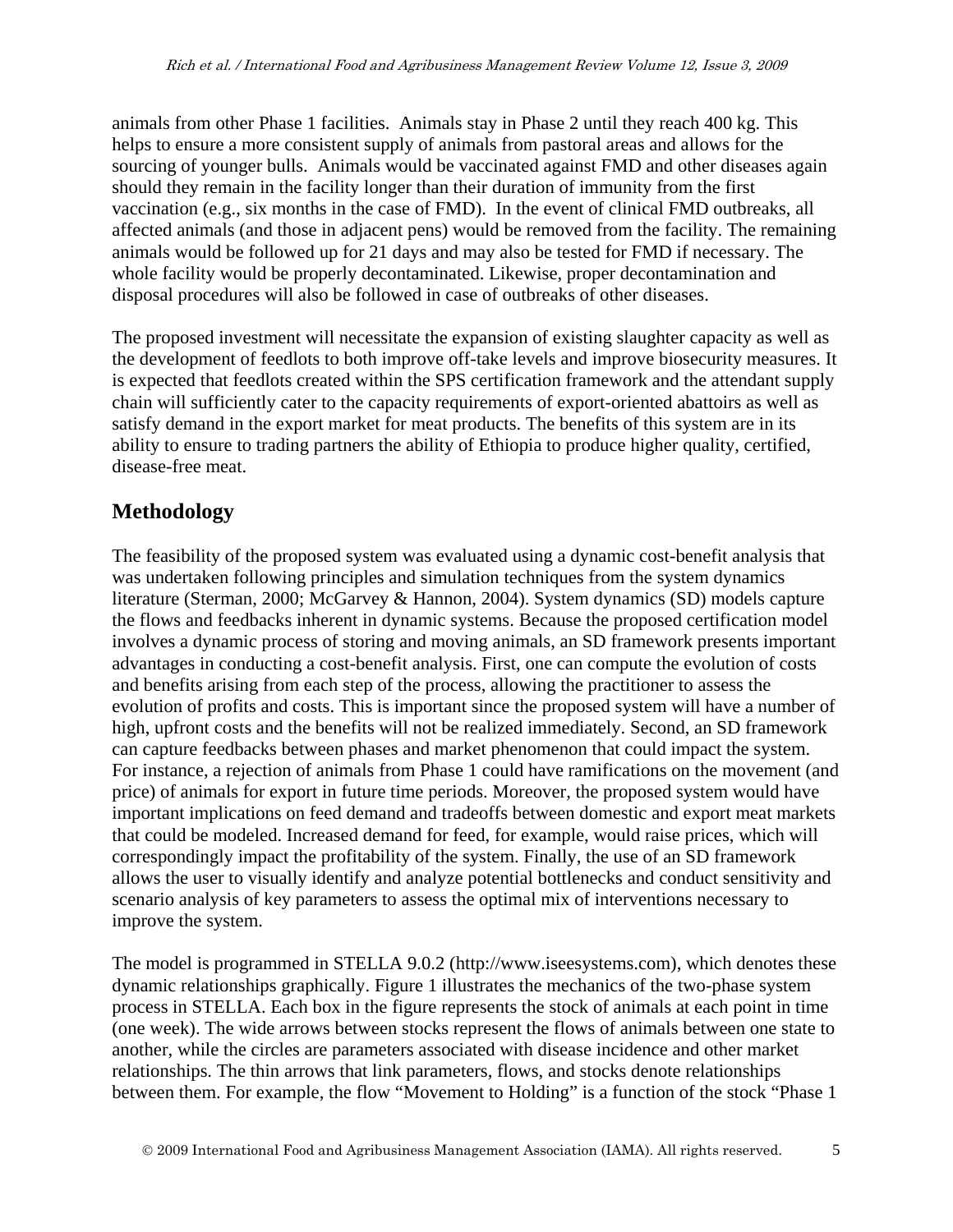pretesting" and the parameter "Probability of disease on arrival". In STELLA, the actual nature of the functional relationship is written as an equation that can be accessed by double-clicking on the graphical map of the model.



**Figure 1:** STELLA diagram of the two-phase SPS certification process.

The starting point of the model is a representative network of Phase 1 and Phase 2 facilities. Eight Phase 1 facilities are required, given that each Phase 1 facility supplies the Phase 2 facility once every four weeks. In Phase 1, purchased animals are transported, tested, and inspected during the first week ("Phase 1 pretesting"). The baseline assumes that animals enter the system at 250 kg. After the first week, a portion of animals are rejected and sold on the domestic market ("Phase 1 initial rejection"), with the remainder moved to holding. Note that in both the Phase 1 and Phase 2 models, there are parameters related to disease incidence that determine the probability of animals being rejected from the system. Animals are held for a week ("Phase 1 holding") and then re-tested during the third week ("Movement to testing"). A cohort of animals moves to the Phase 2 facility<sup>[1](#page-5-0)</sup> if all animals test negative for disease; otherwise, the entire cohort is rejected. The odd and even distinction in the model is a modeling technique to preserve identification of the individual cohort that is being re-tested prior to movement to the Phase 2 facility. Beginning with the fifth week of the model, two cohorts of animals move into Phase 2 every week. Given an assumed baseline daily rate of weight gain of 1 kg/day, this implies that animals stay in Phase 2 for a period of 22 weeks (150 days divided by 7, rounded up to the next

<span id="page-5-0"></span> $\overline{a}$ <sup>1</sup> More specifically, each stock and flow in Phase 1 is denoted as an array so that each cohort can be identified. However, because Phase 2 does not preserve cohorts and because flows to sub-models without arrays must also be array-free, each pair of Phase 1 facilities is separated into even and odd components to maintain consistency with the rest of the Phase 1 part of the model.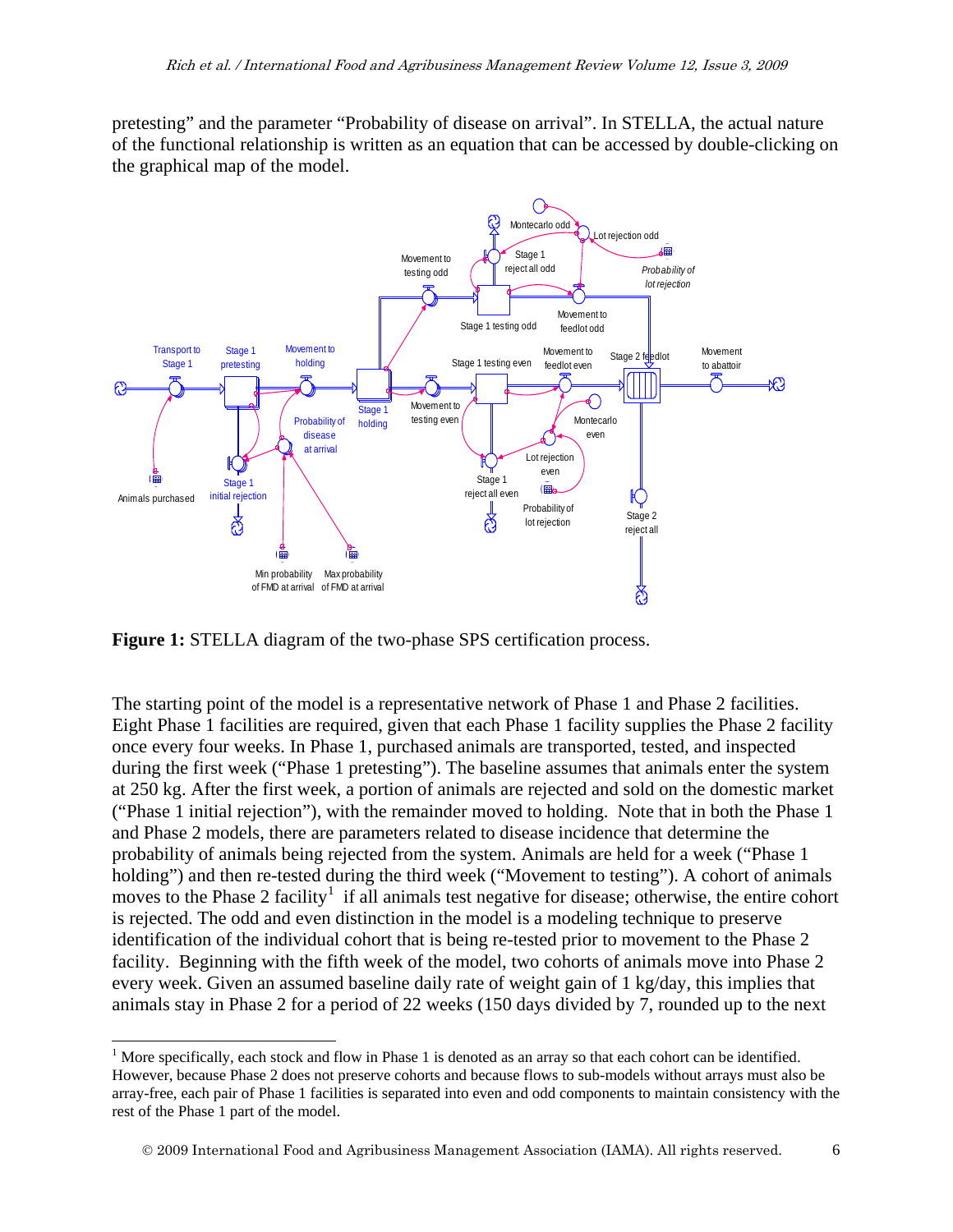integer week), after which they are moved to the abattoir for slaughter<sup>[2](#page-6-0)</sup>. The "Phase 2 feedlot" stock in the model is actually a sub-model that represents the week-by-week movement of animals during each week they remain in the Phase 2 facility. In the case of clinical FMD outbreaks in particular pen(s), all animals in the pen(s) and probably in adjacent pen(s) will be removed from the facility. The animals in other pens will be followed up for 21 days and if required, these animals may also be tested for FMD. If there is clinical FMD in all of the pens of Phase 2, the entire feedlot is rejected, with animals diverted into the domestic market at a loss. Animals sold in the local market are valued at the per-kilogram price times their weight at exit. In the model, the salvage value distinguishes between each cohort that is rejected from the system and thus the system keeps track of the implicit value of all system animals.

Upon reaching 400 kg and assuming that the feedlot has not been rejected, two cohorts of animals move to slaughter per week (recall that two cohorts enter every period, with the model preserving a first-in, first-out system). Animals are converted to meat equivalent based on a conversion rate of 30.25% (based on expert consultation with the Texas AgriLife Research team) and moved to storage (one week) after which the meat is either exported or sold domestically. The model assumes that high-value cuts are sold overseas, with offal and trimmings (5% of the live weight) kept in the domestic market. The amount of beef generated by a representative network in the SD model in a given year is approximately 1,300 tons of boneless beef equivalent. It is envisaged that 10,000 tons of the government's goal of 30,000 tons of overall meat exports will be comprised of high-value beef exports from this system. This would suggest that 8 feedlot networks (with each network containing one Phase 2 feedlot and eight Phase 1 facilities) are required to meet the government's volume goals for beef exports.

# **Data**

 $\overline{a}$ 

The economic feasibility of the system was assessed using primary and secondary data. An initial rapid assessment of the feedlots and abattoirs located in Awassa, Melge Wondo, in and around Adama, Debre Zeit/Bushoftu, Addis Ababa and Sebeta, and site interviews with Shallo Quarantine Station, the National Veterinary Institute (NVI), and the National Animal Health Diagnostic and Investigation Centre (NAHDIC) provided a basic picture of the present marketing system. From this rapid assessment, initial surveys of feedlots and abattoirs were developed and carried out by the Texas AgriLife Research team from December 2006 to January 2007, with follow-up visits occurring from February to April 2007. These data were used to construct enterprise budgets to reveal the nature and profitability of the current system, the flows of animals for export, specific costs of production, and gross margins.

As the proposed system entails additional costs related to certification that are currently not incurred by the industry, additional data were collected from a series of expert informant interviews of veterinary officials, engineers, government officials and estimates from existing feedlots and abattoirs. These data included:

<span id="page-6-0"></span><sup>&</sup>lt;sup>2</sup> Because movement between states is on a weekly basis, it is necessarily the case that animals exiting the system may be slightly over 400 kg. For example, in the baseline, an animal at exit will be 404 kg based on an entry weight of 250 kg + 154 kg gained in the feedlot at 1 kg/day (note that an animal stays in the feedlot for the full week in which it reaches 400 kg).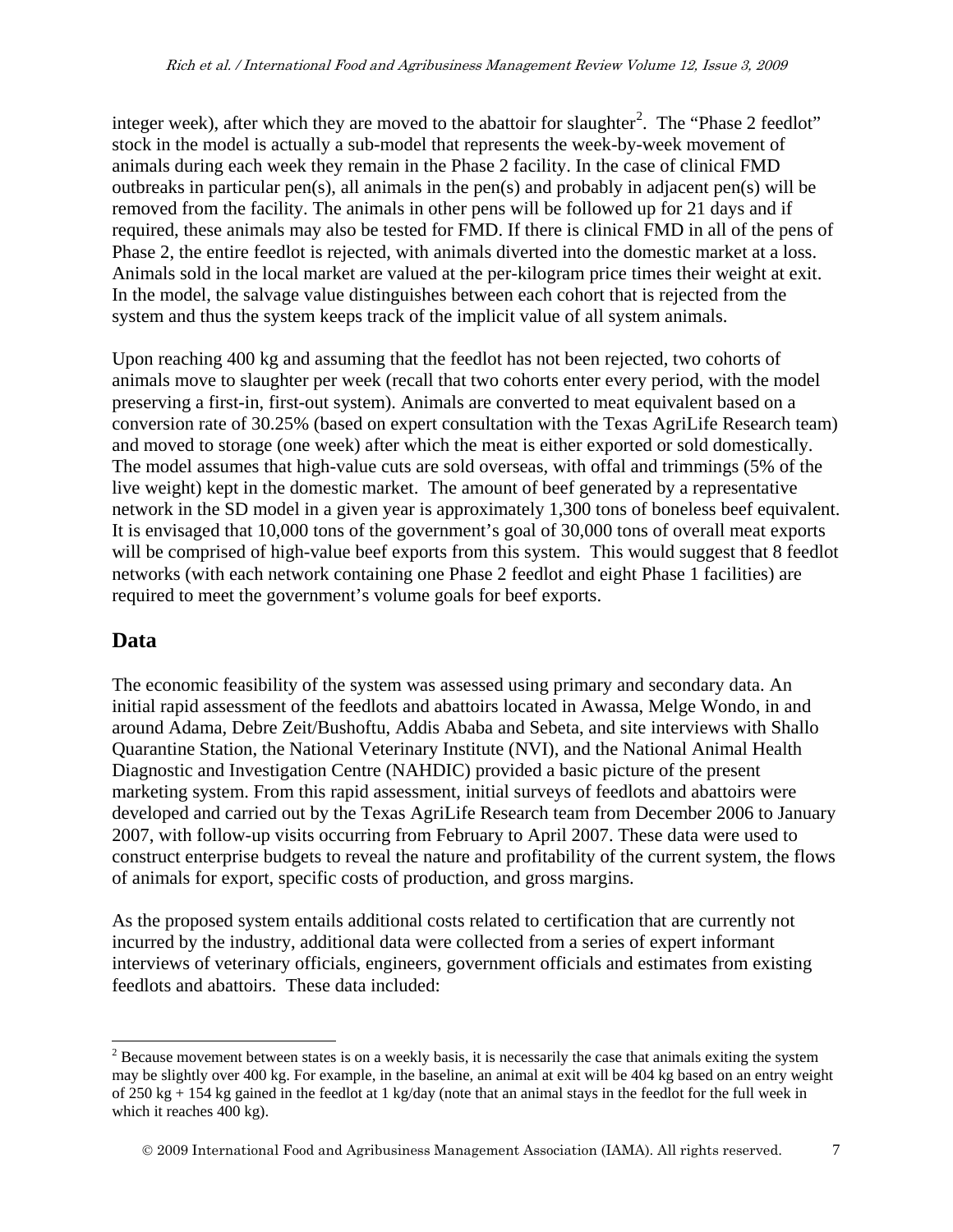- 1. Initial and recurrent costs of training staff in "good manufacturing" practices to comply with SPS measures;
- 2. Capital investments on fences, land, paddocks, boreholes, and trucks devoted to the maintenance and viability of the certification system itself;
- 3. Laboratory, diagnostic, and vaccine costs, some of which may be incurred by the public sector;
- 4. The costs incurred of rejecting animals out of the export system and into the domestic market;
- 5. Additional costs related to certification, including tagging, marking, and other types of traceability measures;
- 6. Relative profitability in foreign markets as a result of this system, based on a comparison of Ethiopian meat to competitors.

# **Results**

In this section, we examine the economic feasibility of the proposed SPS system using the dynamic cost-benefit model described earlier. We first examine the feasibility of the system based on the data parameters provided in the last section and identify potential bottlenecks to its profitability. We also distinguish between costs related to SPS compliance and those inherent in improving quality. We then conduct a series of sensitivity analyses on various cost and disease incidence parameters to identify those parameters that might significantly impact competitiveness in export markets. The implications of the model and possible modalities required to promote cost savings will be discussed in later sections.

# **Baseline Results**

The baseline scenario involved running the model with the parameters presented above over a 260-week (five-year) period to capture the range of costs and benefits associated with the system from each cohort produced. For the first 25 weeks of the model (3 weeks in Phase 1 and 22 weeks in Phase 2 in the baseline), the only revenues that are generated are derived from the salvage value of animals rejected due to disease in Phase 1. From the 26th week onwards (once animals reach 400 kg or more), two cohorts of fattened animals exit the system en route to slaughter. At this point, revenues are generated at Phase 2 from sales to the abattoir, assuming that the facility meets its costs plus a 10% margin. Likewise, once animals are slaughtered and sold for export, we assume that the abattoir receives a 10% margin on top of the value of costs incurred. While this ensures profitability in the system, these profits occur with a delay, as model results show that non-recurrent investments are paid for only after year five.

Table 1 summarizes the breakeven costs of the two-phase system given prevailing feed rations used at present by two sample feedlots, one with high feeding costs and the other with lower feeding costs. The breakeven computations include the margins paid between Phase 2 and the slaughterhouse and the slaughterhouse and export. The FOB breakeven price ex-slaughterhouse from the system is ETB (Ethiopian Birr) 4,721/animal for animals from the low-cost feedlot and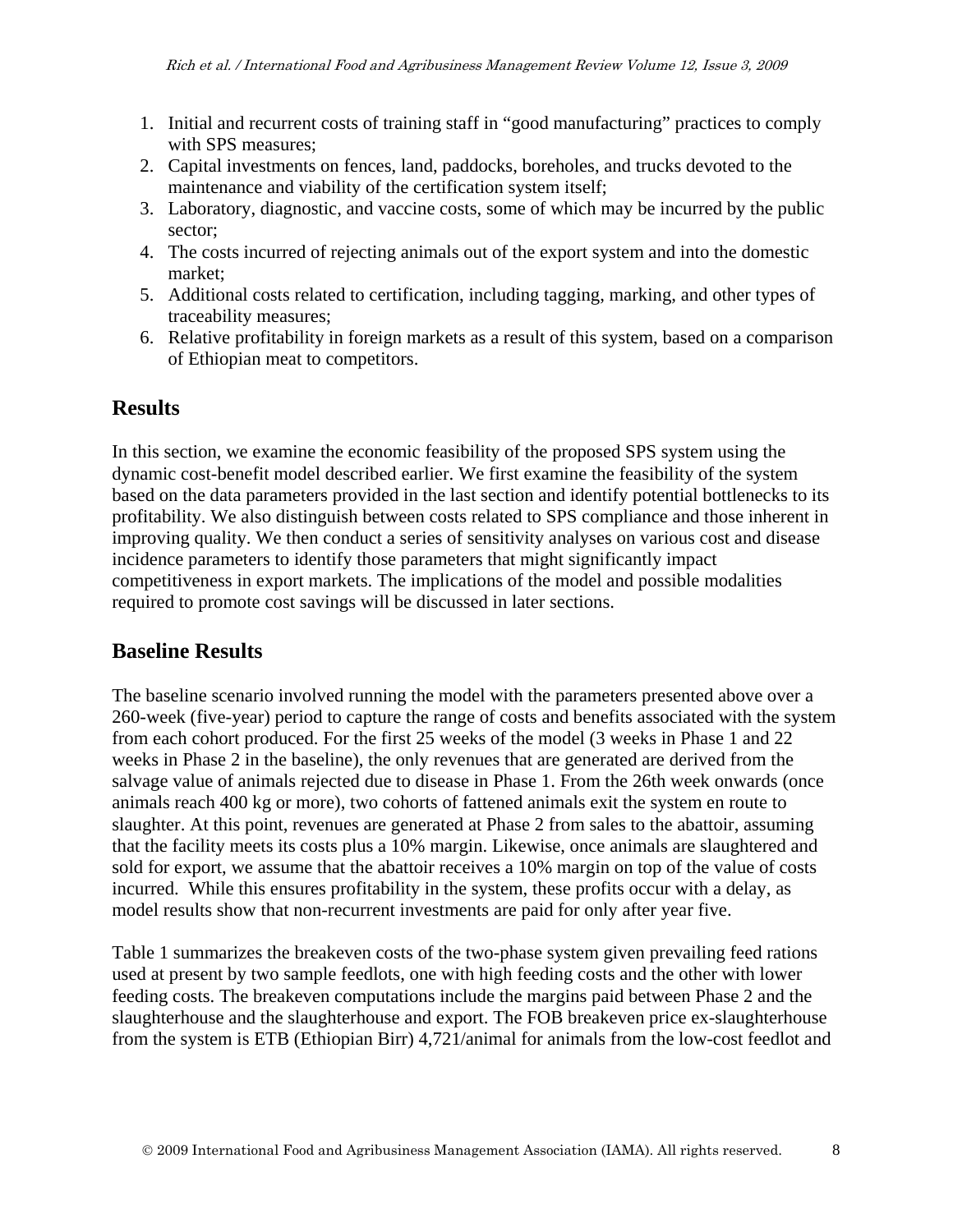| <b>TWORK TO DIVING VEH PLICE COMPUTATION</b> OF two phase by stem in the baseme<br>Cost component                | Value (ETB/animal) |             |  |  |
|------------------------------------------------------------------------------------------------------------------|--------------------|-------------|--|--|
|                                                                                                                  | Lower-cost         | Higher-cost |  |  |
|                                                                                                                  | feedlot            | feedlot     |  |  |
| Entry cost of purchased animals into Phase 1                                                                     | 2,250              | 2,250       |  |  |
| Added costs from Phase 1                                                                                         | 526                | 526         |  |  |
| Revenues from Phase 1 (rejected animals)                                                                         | 275                | 276         |  |  |
| Total costs of animal after exit from Phase 1                                                                    | 2,501              | 2,500       |  |  |
| Entry cost of animals into Phase 2                                                                               | 2,501              | 2,500       |  |  |
| Added costs from Phase 2                                                                                         | 1,620              | 2,452       |  |  |
| Total costs of animal after exit from Phase 2                                                                    | 4,121              | 4,952       |  |  |
| Phase 2 margin (10%)                                                                                             | 412                | 495         |  |  |
| Entry cost of animals to slaughterhouse (Phase $2 \text{ cost} +$<br>Phase 2 margin)                             | 4,533              | 5,447       |  |  |
| Added costs from processing                                                                                      | 525                | 525         |  |  |
| Revenues from hides and skins                                                                                    | 163                | 163         |  |  |
| Revenues from domestic sales (offal and trimmings)                                                               | 603                | 606         |  |  |
| Net total costs of animals from slaughterhouse                                                                   | 4,291              | 5,203       |  |  |
| Slaughterhouse margin (10%)                                                                                      | 429                | 520         |  |  |
| FOB breakeven costs of certified animal (slaughterhouse<br>costs + margin), ex-slaughterhouse (ETB/animal)       | 4,721              | 5,723       |  |  |
| Final weight (kg)                                                                                                | 402                | 404         |  |  |
| FOB breakeven costs of certified meat @ product weight<br>(30.25% conversion rate), ex-slaughterhouse (US\$/ton) | 4,310              | 5,203       |  |  |

#### **Table 1.** Breakeven price computation of two-phase system in the baseline

**Source:** Model simulations. Note that totals may not exactly sum due to rounding.

ETB 5,723/animal for animals from the high-cost feedlot (the model assumes an exchange rate of US\$1=ETB 9 that prevailed in late 2007/early 2008). The large difference in the two feedlots can be attributed to the much higher cost feed ration used by the high-cost feedlot that adds nearly 800 ETB per animal to the costs incurred in Phase 2 (Table 1). Converting these prices to US\$/ton and boneless meat equivalent yields an FOB product value of improved, SPS certified beef of US\$4,310/ton (low-cost feedlot) and US\$5,203/ton (high-cost feedlot).

How do these costs compare with prices prevailing in target markets in the Middle East? In Table 2, we compiled average import unit values (CIF) for the most recent year available (2006 for Qatar and Saudi Arabia; 2007 for Bahrain) for fresh boneless beef in selected markets in the Middle East where data were available. These figures are a weighted average of different cuts and qualities imported into each market and do not provide specific information on particular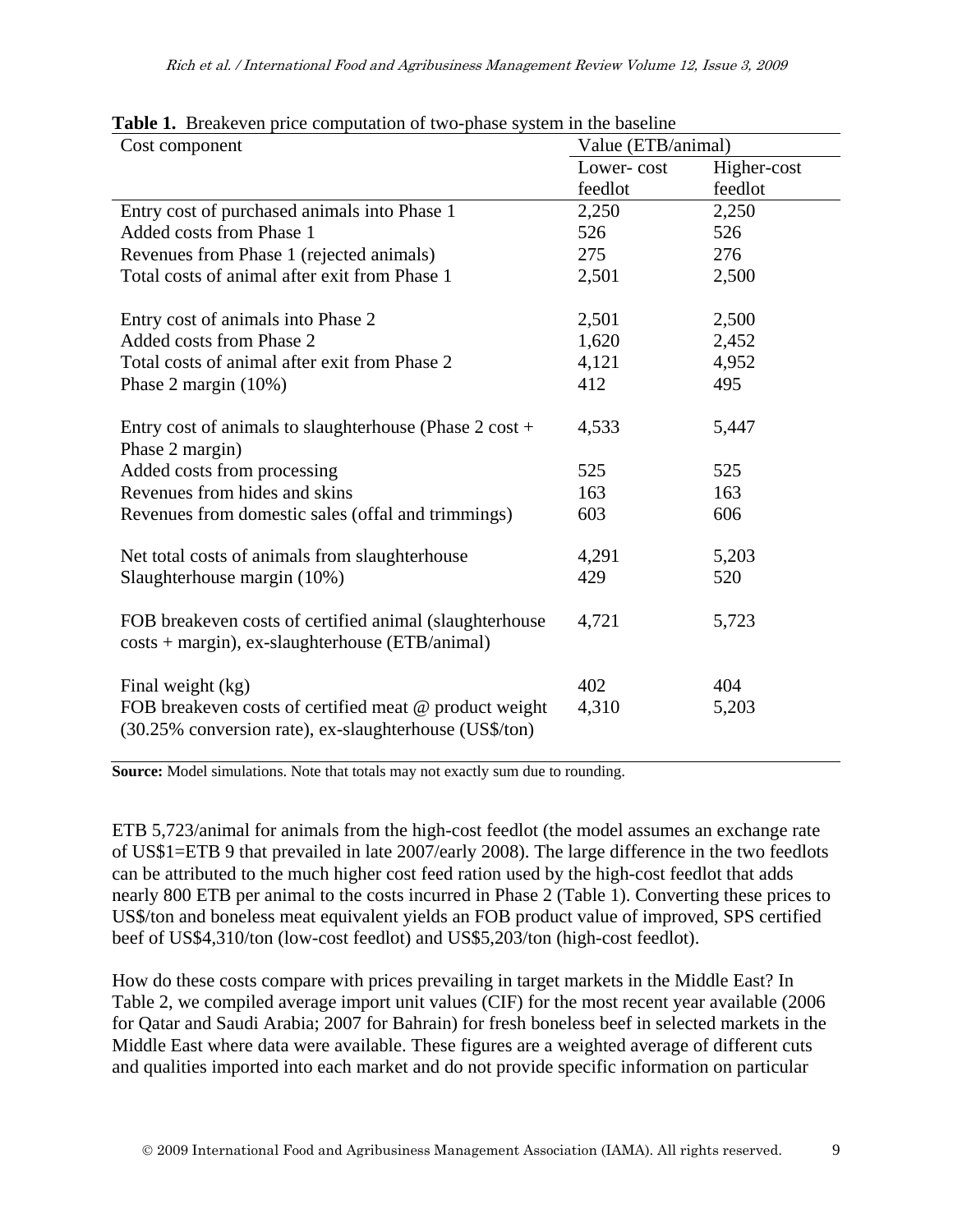|                     | $\sigma$ , beleeted both cost most recent $\sigma$ and |               |       |          |  |  |  |
|---------------------|--------------------------------------------------------|---------------|-------|----------|--|--|--|
| Market              | All sources                                            | <b>Brazil</b> | India | Pakistan |  |  |  |
| Bahrain (2007)      | 5,254                                                  | 3,203         | 2,223 | 4,417    |  |  |  |
| Qatar (2006)        | 5,084                                                  | 2,796         | 2,301 | NΑ       |  |  |  |
| Saudi Arabia (2006) | 3.151                                                  | 3,009         | 3,061 | NA       |  |  |  |

**Table 2.** Average import unit values for fresh boneless beef to selected Middle Eastern markets by selected sources, most recent year

**Source:** UN COMTRADE. Note that 2006 figures for Bahrain are US\$5,116 (all sources), US\$3,526 (Brazil), US\$1,407 (India) and US\$3,491 (Pakistan)

Values in US\$/ton. NA: not applicable

cuts (and whether such cuts are high- or low-value) that a particular supplier sells in a given market. Nonetheless, they serve as a proxy to compare the competitiveness of fresh boneless beef based on our conversion rate (30.25%). We further distinguish between the values from all sources, Brazil, India, and Pakistan – markets that Ethiopian meat would compete with in the short- and medium-term. Based on these figures, we note that the average FOB price engendered by the Ethiopian SPS system is much higher than the average CIF prices in the Middle East for

| Value (ETB/animal) |                     |                     |  |
|--------------------|---------------------|---------------------|--|
| Lower-cost         | Higher-cost         |                     |  |
| feedlot            | feedlot             |                     |  |
| 526                | 526                 |                     |  |
| 170                | 170                 |                     |  |
| 356                | 356                 |                     |  |
| 32.2               | 32.2                |                     |  |
|                    |                     |                     |  |
| 1,620              | 2,452               |                     |  |
| 33                 | 32                  |                     |  |
| 1,547              | 2,379               |                     |  |
| 42                 | 42                  |                     |  |
| 1.9                | 1.2                 |                     |  |
|                    |                     |                     |  |
| 525                | 525                 |                     |  |
| $\overline{4}$     | $\overline{4}$      |                     |  |
| 520                | 520                 |                     |  |
| 0.80               | 0.80                |                     |  |
|                    |                     |                     |  |
|                    |                     |                     |  |
|                    |                     |                     |  |
|                    |                     |                     |  |
|                    | 204<br>4,721<br>4.3 | 204<br>5,723<br>3.6 |  |

**Table 3.** Differentiation of SPS costs of compliance in two-phase system

**Source:** Model simulations. Note that totals may not exactly sum due to rounding.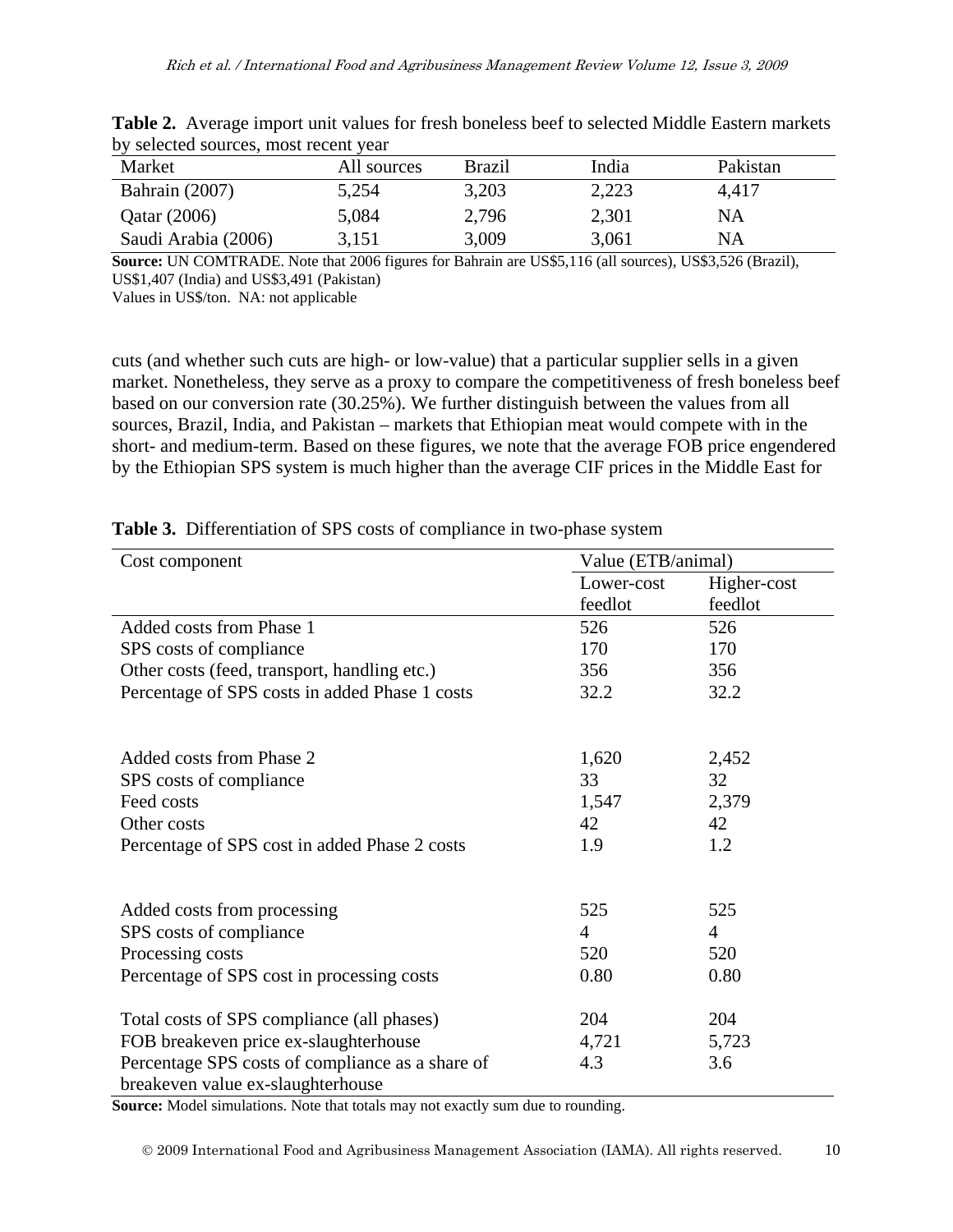meat from Brazil, India, and Pakistan (for the high-cost feedlot). In the case of the lower-cost feedlot, adjusting the FOB price for transportation costs utilizing improved road-sea links analyzed in earlier Texas AgriLife Research studies (US\$370/ton) lands Ethiopian meat at a value lower than the average import unit value in Bahrain and Qatar, but still at a premium over Brazilian and Indian meat. While one could argue that the quality of the product produced in the certified system is superior to products from India and Pakistan, and possibly on par with that from Brazil, the ability of Ethiopia to obtain higher prices would rely on its ability to market and differentiate its product accordingly, which will add further costs that are not computed here. Indeed, it is likely that Ethiopian beef would need to be sold at a discount (relative to the quality of the meat) to gain market share in initial attempts at market penetration.

Despite the higher costs of Ethiopian meat in these Middle Eastern markets, we demonstrate in Table 3 that these costs are generally not attributable to the SPS system itself. Indeed, we find that the total costs to comply with higher SPS standards are only 4.3% (for the lower-cost feedlot) and 3.6% (for the high-cost feedlot) of the final, FOB breakeven price. We find that the vast majority of SPS costs of compliance occur in Phase 1 and represent about 32% of the total added costs in Phase 1. Nonetheless, the main input responsible for higher costs in the two-phase system is the cost of feed: ETB 1,547/animal (lower-cost feedlot) and ETB 2,379/animal (highercost feedlot). These costs strongly suggest modalities to lower feed costs as a way to improve competitiveness in foreign markets.

# **SPS System Competitiveness Using Best-cost Rations**

In order to explore the feasibility of the two-phase SPS system under different feeding regimes, we applied two different types of best-cost rations derived by the Texas AgriLife Research team. One of these is predominately a maize-wheat middlings mix, while the other is mainly wheat middlings; each also contains smaller amounts of molasses and oilseed cakes. The breakeven analysis based on these rations and different entry weights is summarized in Table 4 and contrasts markedly with baseline results reported in Table 1.

In all cases, the wheat middlings ration (the identified 'best-cost' ration) yields markedly lowercost animals (and meat) relative to the baseline. For the wheat middlings ration, the FOB breakeven cost per animal ranges from ETB 3,927/animal based on a 200 kg entry weight to ETB 4,244/animal for a 300 kg entry weight (Table 4). Comparing like entry weights with the baseline (250 kg) reveals a difference of ETB 635/animal between the best-cost ration and the baseline lower-cost feedlot ration. Converting to boneless meat equivalent and US\$/ton yields an FOB export value of improved, SPS certified Ethiopian meat that ranges from US\$3,562 to 3,818 per ton (Table 4). The maize-wheat middlings ration adds about ETB 200 to 400 more per animal (depending on entry weight) relative to the predominantly wheat middlings ration, but is still less costly than the lower-cost feedlot ration (cf. Table 1).

Table 5 reveals the breakdown of SPS costs of compliance under the use of best-cost rations. The percentage of SPS costs as a share of the breakeven value is slightly larger in this case because the breakeven value is lower than in the baseline. Nonetheless, these costs only represent 4.6– 5.2%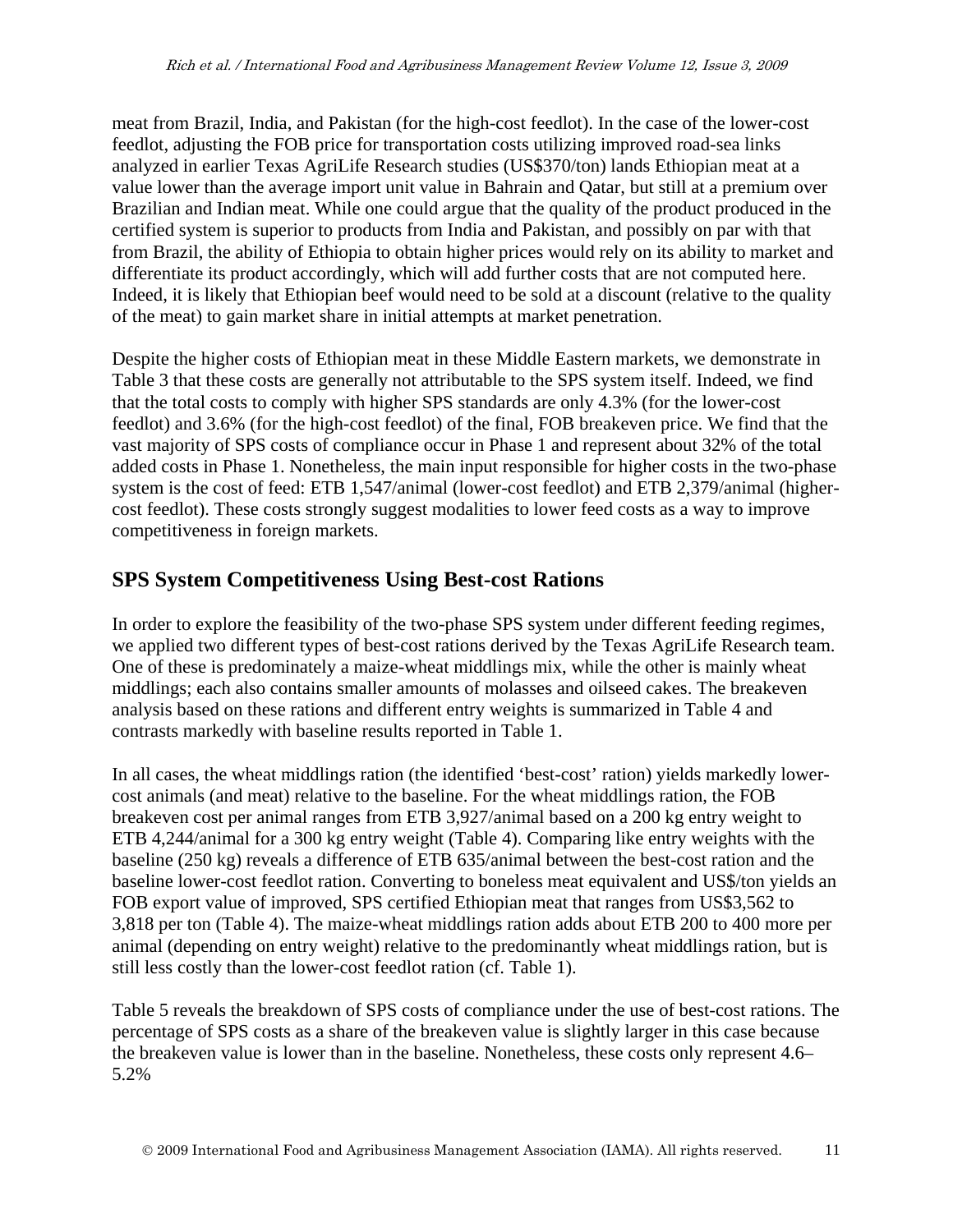| Cost component                                                                                                                                | Value (ETB/animal)           |                  |                  |                        |                  |              |
|-----------------------------------------------------------------------------------------------------------------------------------------------|------------------------------|------------------|------------------|------------------------|------------------|--------------|
|                                                                                                                                               | Maize-wheat middlings ration |                  |                  | Wheat middlings ration |                  |              |
|                                                                                                                                               | $200 \text{ kg}$             | $250 \text{ kg}$ | $300 \text{ kg}$ | $200$ kg               | $250 \text{ kg}$ | 300 kg       |
|                                                                                                                                               | entry                        | entry            | entry            | entry                  | entry            | entry        |
| Entry cost of purchased animals<br>into Phase 1                                                                                               | 1,800                        | 2,250            | 2,700            | 1,800                  | 2,250            | 2,700        |
| Added costs from Phase 1                                                                                                                      | 526                          | 526              | 526              | 526                    | 526              | 526          |
| Revenues from Phase 1 (rejected<br>animals)                                                                                                   | 221                          | 274              | 331              | 223                    | 276              | 335          |
| Total costs of animal after exit<br>from Phase 1                                                                                              | 2,105                        | 2,501            | 2,895            | 2,103                  | 2,500            | 2,891        |
| Entry cost of animals into Phase<br>$\overline{2}$                                                                                            | 2,105                        | 2,501            | 2,895            | 2,103                  | 2,500            | 2,891        |
| Added costs from Phase 2<br>Total costs of animal after exit                                                                                  | 1,700<br>3,805               | 1,342<br>3,843   | 997<br>3,892     | 1,366<br>3,469         | 1,097<br>3,597   | 844<br>3,735 |
| from Phase 2                                                                                                                                  |                              |                  |                  |                        |                  |              |
| Phase 2 margin $(10\%)$                                                                                                                       | 380                          | 384              | 389              | 347                    | 360              | 374          |
| Entry cost of animals to<br>slaughterhouse (Phase $2 \cos t +$<br>Phase 2 margin)                                                             | 4,185                        | 4,227            | 4,281            | 3,816                  | 3,956            | 4,109        |
| Added costs from processing                                                                                                                   | 525                          | 525              | 525              | 525                    | 525              | 525          |
| Revenues from hides and skins                                                                                                                 | 163                          | 163              | 163              | 163                    | 163              | 163          |
| Revenues from domestic sales<br>(offal, trimmings)                                                                                            | 609                          | 602              | 609              | 607                    | 604              | 612          |
| Net total costs of animals from<br>slaughterhouse                                                                                             | 3,938                        | 3,988            | 4,034            | 3,570                  | 3,714            | 3,858        |
| Slaughterhouse margin (10%)                                                                                                                   | 394                          | 399              | 403              | 357                    | 371              | 386          |
| FOB breakeven costs of certified<br>animal (slaughterhouse costs $+$<br>margin), ex-slaughterhouse<br>(ETB/animal)                            | 4,332                        | 4,386            | 4,437            | 3,927                  | 4,086            | 4,244        |
| Final weight (kg)<br>FOB breakeven costs of certified<br>meat @ product weight (30.25%)<br>conversion rate), ex-<br>slaughterhouse (US\$/ton) | 406<br>3,918                 | 401<br>4,016     | 406<br>4,016     | 405<br>3,562           | 402<br>3,729     | 408<br>3,818 |

**Table 4.** Breakeven price computation of two-phase system using best-cost rations

**Source:** Model simulations. Note that totals may not exactly sum due to rounding.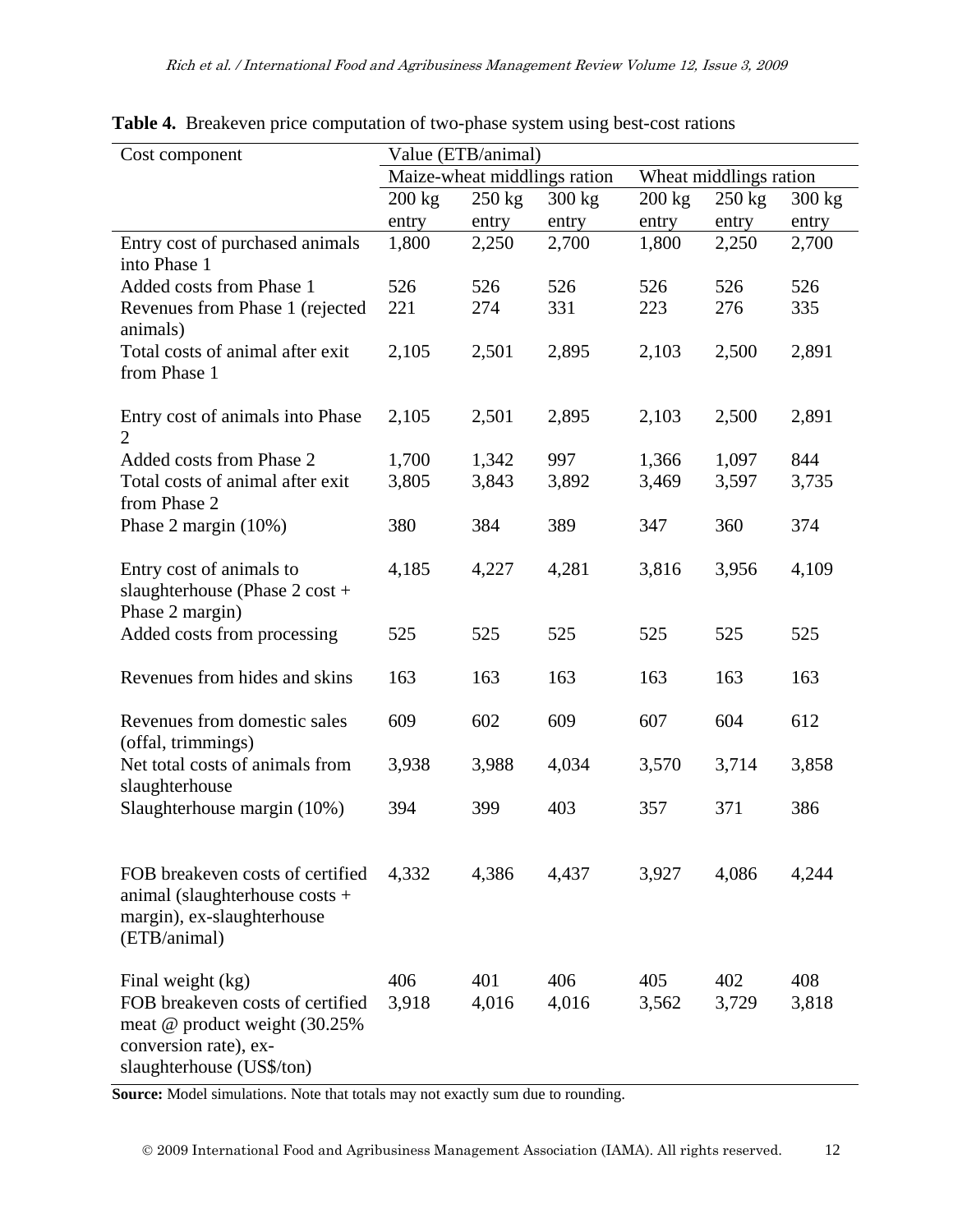| Cost component                                                                               | Value (ETB/animal)           |                    |                        |                    |                    |                  |
|----------------------------------------------------------------------------------------------|------------------------------|--------------------|------------------------|--------------------|--------------------|------------------|
|                                                                                              | Maize-wheat middlings ration |                    | Wheat middlings ration |                    |                    |                  |
|                                                                                              | $200$ kg                     | $250 \text{ kg}$   | $300 \text{ kg}$       | $200 \text{ kg}$   | $250 \text{ kg}$   | 300 kg           |
|                                                                                              | entry                        | entry              | entry                  | entry              | entry              | entry            |
| Added costs from Phase 1                                                                     | 526                          | 526                | 526                    | 526                | 526                | 526              |
| SPS costs of compliance                                                                      | 170                          | 170                | 170                    | 170                | 170                | 170              |
| Other costs (feed,<br>transport, handling etc.)                                              | 356                          | 356                | 356                    | 357                | 356                | 357              |
| Percentage of SPS costs in<br>added Phase 1 costs                                            | 32.2                         | 32.2               | 32.2                   | 32.2               | 32.2               | 32.2             |
| Added costs from Phase 2                                                                     | 1,700                        | 1,342              | 997                    | 1,366              | 1,097              | 844              |
| SPS costs of compliance                                                                      | 31                           | 32                 | 31                     | 32                 | 32                 | 31               |
| Feed costs<br>Other costs<br>Percentage of SPS cost in<br>added Phase 2 costs                | 1,627<br>42<br>1.8           | 1,269<br>42<br>2.3 | 924<br>42<br>3.1       | 1,293<br>42<br>2.2 | 1,024<br>42<br>2.8 | 771<br>42<br>3.6 |
| Added costs from<br>processing                                                               | 525                          | 525                | 525                    | 525                | 525                | 525              |
| SPS costs of compliance                                                                      | $\overline{4}$               | $\overline{4}$     | $\overline{4}$         | $\overline{4}$     | $\overline{4}$     | $\overline{4}$   |
| Processing costs<br>Percentage of SPS cost in<br>processing costs                            | 521<br>0.80                  | 521<br>0.80        | 520<br>0.80            | 520<br>0.80        | 520<br>0.80        | 520<br>0.80      |
| Total costs of SPS<br>compliance (all phases)                                                | 204                          | 204                | 204                    | 204                | 204                | 204              |
| FOB breakeven price ex-<br>slaughterhouse                                                    | 4,332                        | 4,386              | 4,437                  | 3,927              | 4,086              | 4,244            |
| Percentage SPS costs of<br>compliance as a share of<br>breakeven value ex-<br>slaughterhouse | 4.7                          | 4.7                | 4.6                    | 5.2                | 5.0                | 4.8              |

**Table 5.** Differentiation of SPS costs of compliance in two-phase system

**Source:** Model simulations. Note that totals may not exactly sum due to rounding.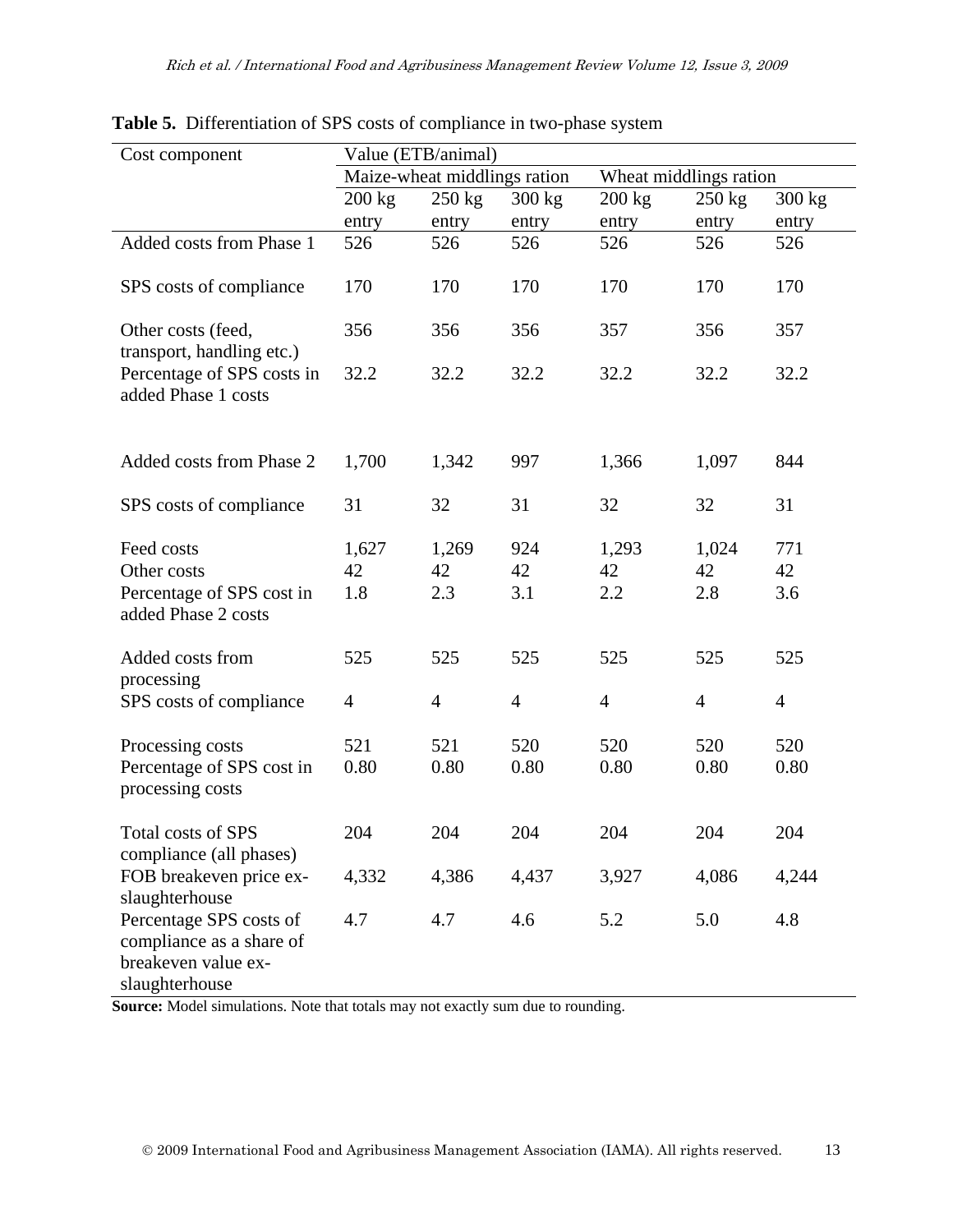of the breakeven price, depending on the ration and entry weight. Table 5 further highlights the marked difference in feed costs attributable to the best-cost ration relative to the baseline.

Even with the noticeable reduction in breakeven costs from the use of best-cost rations, in the best-case scenario (200 kg entry weight with the predominantly wheat-middlings ration), the FOB price of SPS certified Ethiopian meat remains somewhat above that of Brazilian and Indian meat in target Middle Eastern markets. This suggests that an examination of other parameters is required to assess where further scope for cost-savings could be realized. We address these issues in the sensitivity analysis.

# **Sensitivity Analysis**

The sensitivity analyses highlighted changes in a variety of parameters using the best-cost rations analyzed in the previous section. We focused on the following set of alternative simulations:

- A reduction in feed prices (by 10% and 20%) to simulate an easing of feed prices relative to current levels.
- A widening of the range of animal rejections in Phase 1 to simulate sub-optimal purchasing and inspection practices for purchased animals, in terms of detecting diseased animals prior to entry into Phase 1.
- The introduction of government subsidies for SPS-related costs. The baseline assumes that all SPS costs are incurred by the private sector – this simulation considers 50:50 cost sharing by the government and private sector.
- Reduction in the margin between Phase 2 and the slaughterhouse and slaughterhouse to export from 10% to 5% and 0%. The latter case could represent a fully integrated system owned by one firm, for instance, or the subsidization of certain costs.
- Alternate purchase prices for live animals, including simulating lower purchase prices (ETB 5.75/kg and ETB 7.5/kg) and higher prices (ETB 10/kg). Lower purchase prices could be interpreted as reducing the transactions costs at purchase between producer and buyer or improved productivity, for example.
- Alternative conversion rates for boneless meat to simulate lower and higher processing efficiency, respectively.
- Reduced transportation costs between different phases (50% lower costs).
- Reduced wage labor costs in each phase (50% lower costs).

Table 6 summarizes the results of this battery of sensitivity analyses, focusing on the FOB breakeven price in meat equivalent and US\$ per ton. A reduction in feed costs results in some cost savings, particularly when feed prices fall by 20%. Under the wheat middlings ration, a 20% fall in feed prices reduces the breakeven FOB price by over US\$250 per ton for animals entering at 200 kg (Table 6). This highlights the critical importance of feed in the feasibility of the system and finding ways to improve feed availability and productivity. The change in the probability of rejection range had no noticeable impact on the breakeven price, while subsidizing SPS costs saves approximately US\$100–125 per ton. On the other hand, reducing margins has a marked impact on the system's viability, with zero margins resulting in a best-case breakeven FOB value of US\$2,924 per ton. Of course, the realism of this simulation would necessitate other ways that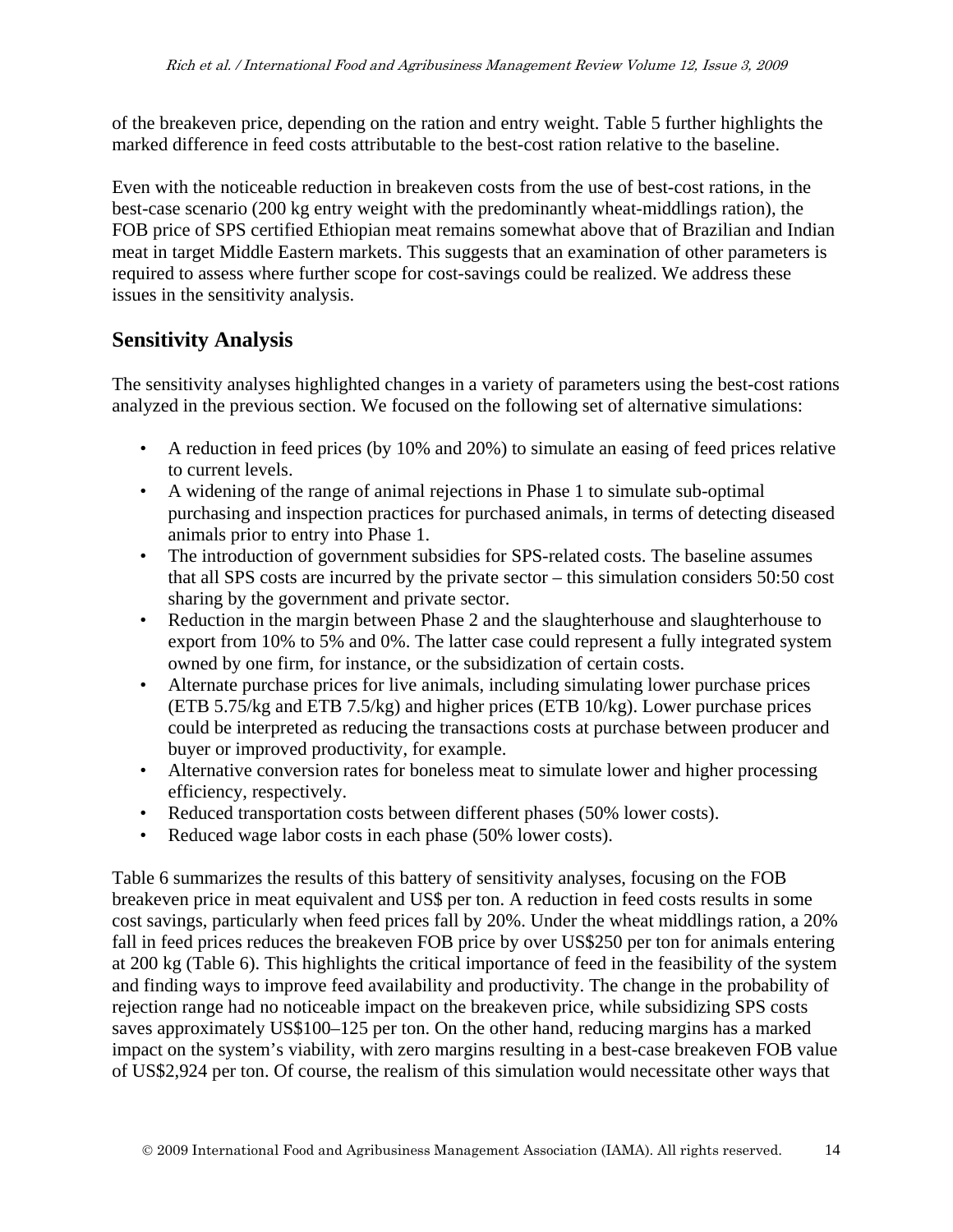returns on investments could be realized. For example, one interpretation might be that it reflects government underpinning some of these costs through subsidies.

Lower purchase prices for live animals (from better productivity or supply chain efficiency) also have an important impact on the viability of the system. If we assume the purchase price of ETB

**Table 6.** Results of alternative scenarios based on sensitivity analysis of selected parameters

| Scenario                                                    |            | FOB breakeven costs of    |          |
|-------------------------------------------------------------|------------|---------------------------|----------|
|                                                             |            | certified meat @ product  |          |
|                                                             |            | weight (30.25% conversion |          |
|                                                             |            | rate), ex-slaughterhouse  |          |
|                                                             | (US\$/ton) |                           |          |
|                                                             | $200$ kg   | $250$ kg                  | $300$ kg |
|                                                             | entry      | entry                     | entry    |
| Maize-Wheat Middlings BCR (from Table 4)                    | 3,918      | 4,016                     | 4,016    |
| Wheat Middlings only BCR (from Table 4)                     | 3,562      | 3,729                     | 3,818    |
| Maize-Wheat Middlings BCR, 10% lower feed prices            | 3,741      | 3,881                     | 3,924    |
|                                                             |            |                           |          |
| Wheat Middlings only BCR, 10% lower feed prices             | 3,431      | 3,621                     | 3,753    |
| Maize-Wheat Middlings BCR, 20% lower feed prices            | 3,572      | 3,746                     | 3,823    |
|                                                             |            |                           |          |
| Wheat Middlings only BCR, 20% lower feed prices             | 3,289      | 3,512                     | 3,657    |
| Wheat Middlings only BCR, probability rejection range 5-20% | 3,555      | 3,706                     | 3,822    |
|                                                             |            |                           |          |
| Wheat Middlings only BCR, 50% subsidy on SPS costs          | 3,453      | 3,615                     | 3,714    |
| Wheat Middlings only BCR, 5% margin Phase 2-                | 3,237      | 3,387                     | 3,469    |
| slaughterhouse, slaughterhouse-export                       |            |                           |          |
| Wheat Middlings only BCR, 0% margin Phase 2-                | 2,924      | 3,060                     | 3,142    |
| slaughterhouse, slaughterhouse-export                       |            |                           |          |
| Wheat Middlings only BCR, purchase price ETB 5.75/kg        | 2,936      | 2,945                     | 2,894    |
|                                                             |            |                           |          |
| Wheat Middlings only BCR, purchase price ETB 7.5/kg         | 3,274      | 3,365                     | 3,389    |
|                                                             |            |                           |          |
| Wheat Middlings only BCR, purchase price ETB 10.0/kg        | 3,754      | 3,973                     | 4,110    |
|                                                             |            |                           |          |
| Wheat Middlings only BCR, boneless conversion rate 25.3%,   | 3,534      | 3,721                     | 3,841    |
| domestic trimmings 10%                                      |            |                           |          |
| Wheat Middlings only BCR, boneless conversion rate 34%,     | 3,706      | 3,859                     | 3,942    |
| domestic trimmings 0%                                       |            |                           |          |
| Wheat Middlings only BCR, 50% lower transport costs         | 3,416      | 3,588                     | 3,682    |
|                                                             |            |                           |          |
| Wheat Middlings only BCR, 50% lower labor costs             | 3,407      | 3,573                     | 3,670    |
| <b>BCR</b> : best-cost ration.                              |            |                           |          |

**Source:** Model simulations.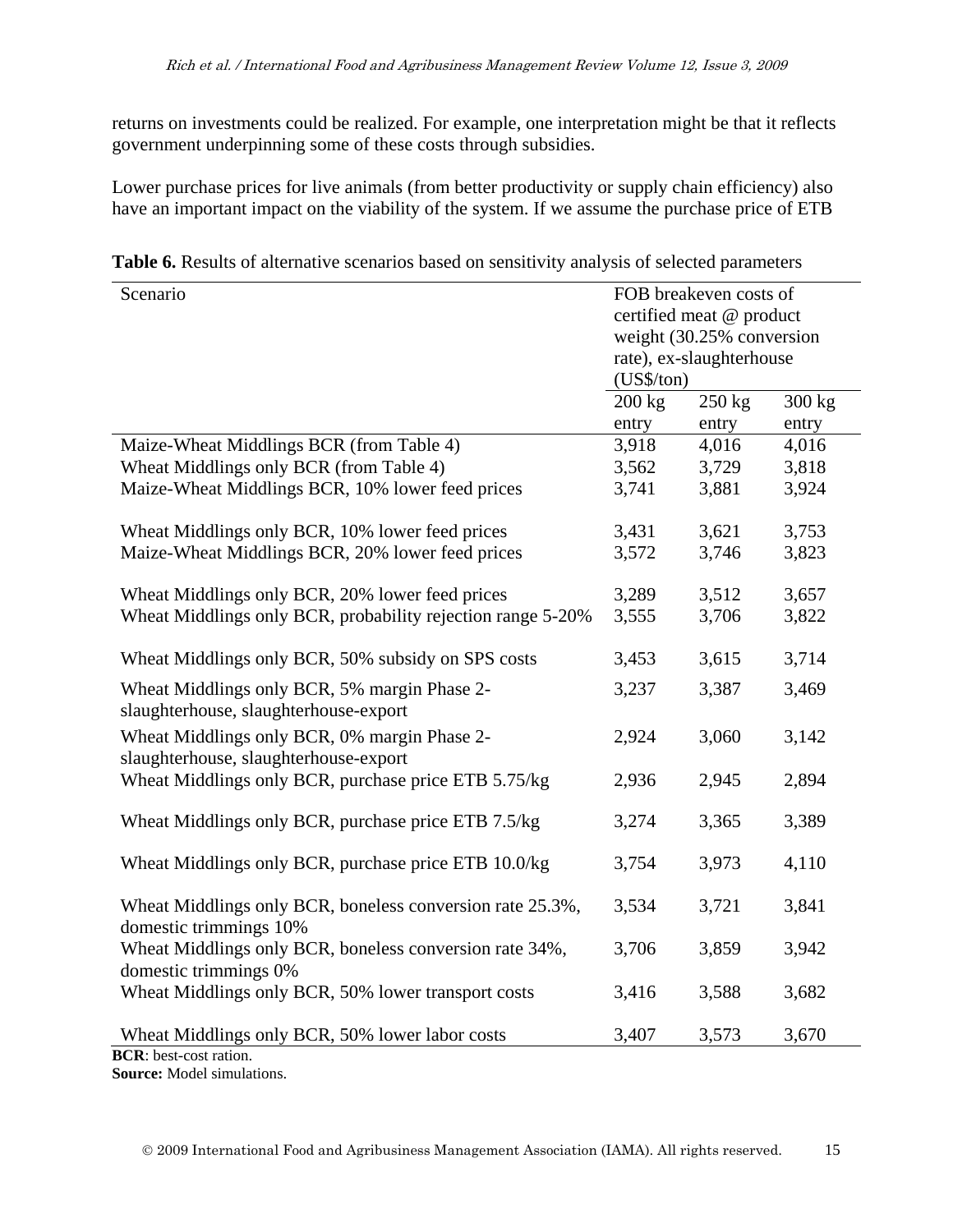5.75/kg that prevailed in late 2006, we also obtain breakeven FOB meat values that are less than US\$3,000/ton (Table 6). Interestingly, we also see under this scenario that the returns to heavier animals are higher than those when purchase prices are higher. This is because under lower purchase prices for live animals, the cost of feed outweighs the effect of the purchase price for the animal, making it more cost-effective to use heavier animals. This suggests that the price per kilogram of entry animals needs to be considered as a critical decision-making component by producers in understanding when it is profitable to engage in exporting beef. The impact of alternative conversion rates in processing, lower transport costs, and lower labor costs is relatively small (Table 6).

Finally, as a thought exercise, we computed the price per ton of meat produced by only Phase 1 of the system (i.e. without the feedlot). The idea here was to examine the breakeven costs of only engaging in the simple quarantine and inspection activities of Phase 1 (i.e., without the feedlot), based on the entry of a 300-kg animal. The results in Table 7 are striking and reveal that a partial SPS system would be less competitive. In particular, because animals are not improved as far as weight gain, the Phase 1 system alone adds costs without adding quality. Rather, it may well make more sense to combine SPS certification with meat quality improvements (as envisioned by the proposed system) and charge a higher price rather than sell lower-quality, but SPS certified meat at above-market prices.

| Cost element                                                      | ETB per animal |
|-------------------------------------------------------------------|----------------|
| Exit costs from Phase 1 at 300 kg (see Table 4)                   | 2,891          |
| Margin for certification system (10%)                             | 289            |
| Entry cost at slaughterhouse                                      | 3,180          |
| Processing costs of abattoir (includes transport to port)         | 525            |
| Revenues from hides and skins                                     | 163            |
| Revenues from trimmings and offal (5% of live weight or 15 kg)    | 450            |
| $\omega$ ETB 30/kg)                                               |                |
| Exit costs from slaughterhouse                                    | 3,092          |
| Margin for slaughterhouse (10%)                                   | 309            |
| FOB breakeven costs of certified animal (slaughterhouse costs $+$ | 3,401          |
| margin), ex-slaughterhouse (ETB/animal)                           |                |
| FOB breakeven costs of certified meat @ product weight            | 4,164          |
| (30.25% conversion rate), ex-slaughterhouse (US\$/ton)            |                |

**Table 7.** Feasibility of system assuming only Phase 1 and wheat middlings best-cost ration

**Source:** Model simulations

# **Discussion**

Based on the baseline results, the proposed model suggests that the binding constraint to the feasibility of the proposed SPS certification system is feed ingredient prices. In particular, the rapid price inflation over 2007 in Ethiopia resulted in a near-doubling of feed prices that puts the prices of Ethiopian beef above those of competitors in targeted Middle Eastern markets. With improved, best-cost feed rations, Ethiopian beef would cost around US\$3,600–3,800 per ton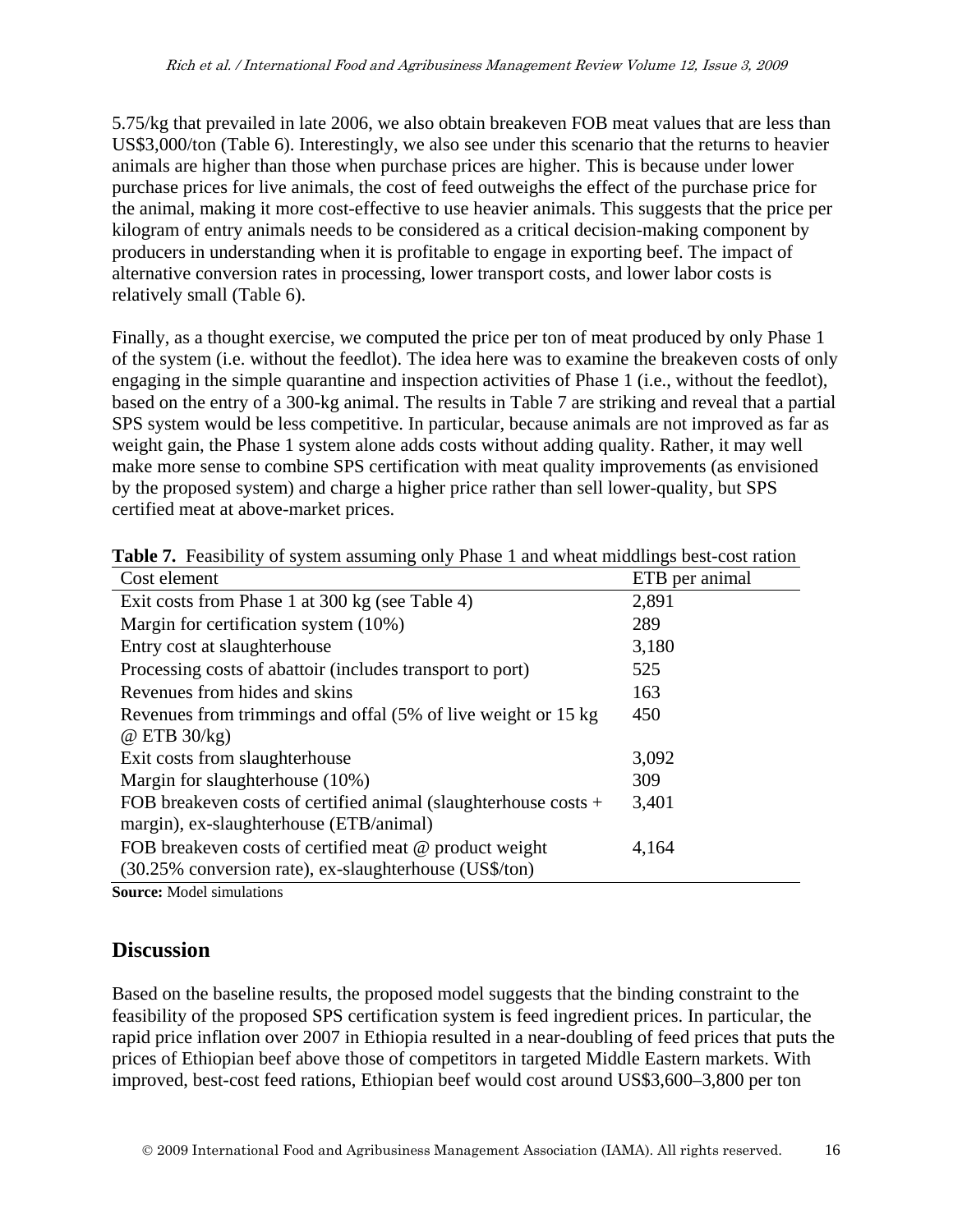FOB Ethiopia, higher than the prices of meat from Brazil, India, or Pakistan in Middle Eastern markets, though still much lower than the average price from all sources.

Given the pessimism of the baseline results in target markets and in the absence of technical interventions to improve this system, we consider first if there are alternatives to the SPS system, in terms of finding other markets that might have lower SPS standards than those in the Persian Gulf. Scoones and Wollmer (2008), for example, highlight the potential of regional markets within Africa. To do this, we assessed a number of markets in Africa and the Middle East on a variety of dimensions, including per capita consumption of beef products, beef consumption growth, dependency on imported beef, market size, GDP per capita and GDP growth, to determine which markets might be poised for entry by Ethiopian products. For those highpotential markets (based on an index of these factors), we collected import unit value data as available. We then compared those import prices (see table 8) to 2005–06 Ethiopian export prices (US\$2,244/ton FOB for half-carcasses or quarters) based on Ethiopian company-level sales to Africa (proxied by sales to Congo-Brazzaville). This comparison highlights that Ethiopia is potentially competitive in beef markets with lower standards, including Algeria, Cote d'Ivoire, Gabon, and Lebanon. Ethiopia has exported to markets such as Egypt recently; in 2005–06, it exported over 934 tons of beef at an average FOB export price of US\$1,724/ton, somewhat above the average CIF price for fresh boneless beef in Table 8.

| Market<br>(date of reporting) | Fresh<br>carcasses | Fresh<br>bone-in<br>beef | Fresh<br>boneless<br>meat | Frozen<br>carcasses | Frozen<br>bone-in<br>beef | Frozen<br>boneless<br>meat |
|-------------------------------|--------------------|--------------------------|---------------------------|---------------------|---------------------------|----------------------------|
| Algeria (2006)                | 3,670              | 4,220                    | 4,247                     | 1,982*              | 1,955*                    | 2,398                      |
| Cote d'Ivoire<br>(2006)       | 14,713             | 16,574                   | 15,453                    | 1,538               | 2,296                     | 1,406                      |
| Egypt $(2006)$                | <b>NA</b>          | <b>NA</b>                | 1,356                     | 2,167               | 1,797                     | 1,847                      |
| Gabon (2006)                  | 8,358              | 7,135                    | 6,165                     | 3,141               | 1,143                     | 1,377                      |
| Jordan (2006)                 | 1,551              | 3,091                    | 2,328                     | <b>NA</b>           | 1,763                     | 1,552                      |
| Lebanon $(2004)$              | 1,999              | 2,860                    | 2,598                     | <b>NA</b>           | 2,967                     | 1,904                      |

**Table 8.** Assessment of import prices in key identified markets for Ethiopian beef

\*Prices for 2005. Prices in US\$ per ton

NA: not applicable

**Source:** UN COMTRADE.

However, while the prices revealed in Table 8 are encouraging for non-certified Ethiopian beef in certain African markets, two complications make such a scenario unlikely. First, if one looks at the lucrative markets for beef (i.e. fresh beef) in markets such as Algeria, Cote d'Ivoire, and Gabon where prices are high, the actual volumes traded are tiny: less than 1% of total imported volumes as shown in Figure 2. The overwhelming volume of imports are in frozen beef, where prices are not only lower, but are dominated by Brazil and India, exporters with standards equal to or exceeding those of Ethiopia and whose landed prices are even lower than Ethiopia's (Figure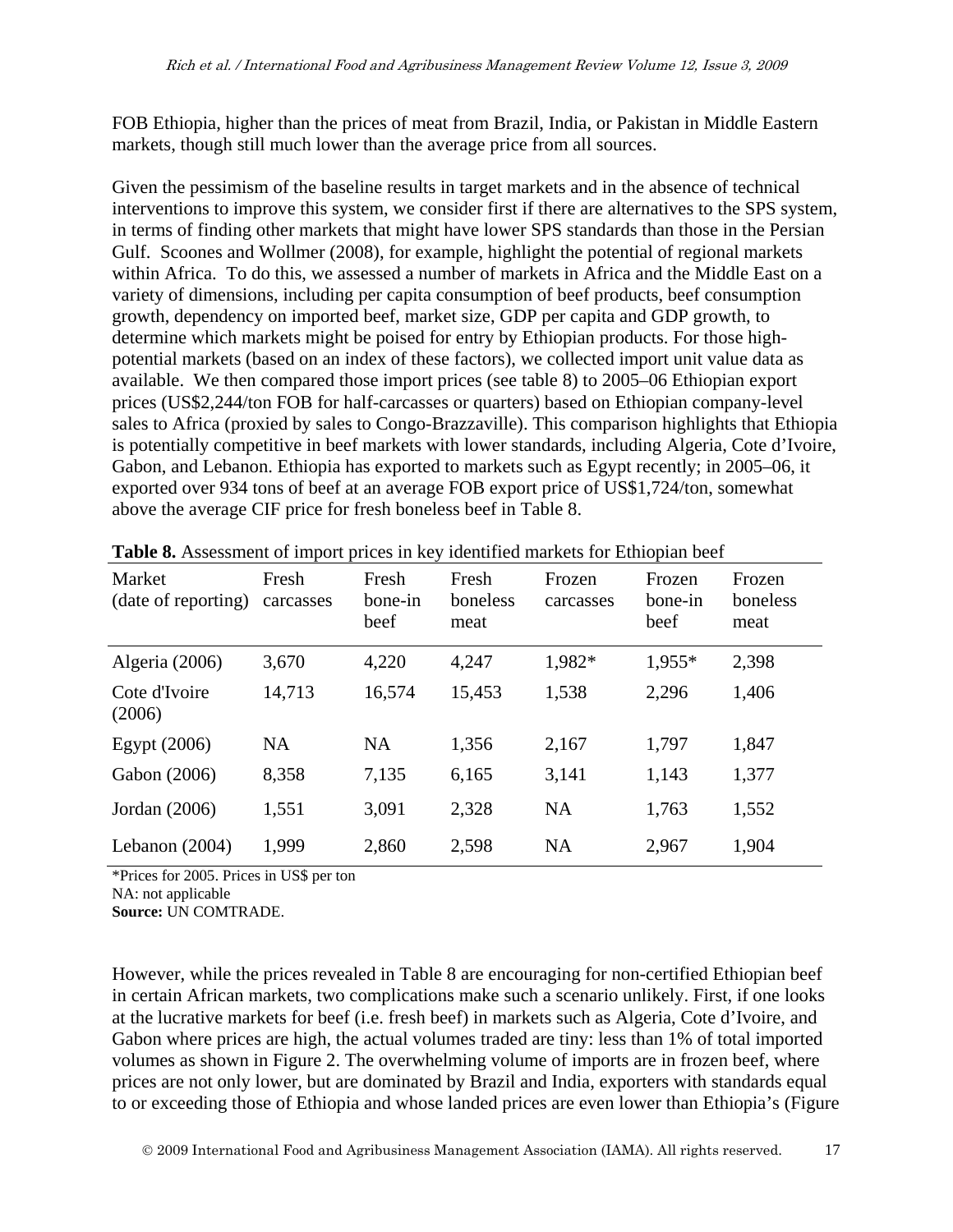3). If one considers Angola and the Democratic Republic of Congo, lower-value markets that have seen combined imports of beef rise from 42,000 tons in 2004 to over 69,000 tons in 2006, one sees a similar pattern of overwhelmingly high (over 99%) imports of frozen beef from lowvalue competitors, particularly India. Indeed, these low prices from Brazil and India serve as a



**Figure 2:** Proportion of imported beef by type in Algeria, Cote d'Ivoire, and Gabon. **Source:** UN Comtrade



**Figure 3:** Share of beef imported by Algeria, Cote d'Ivoire, and Gabon from Brazil and India. **Source:** UN Comtrade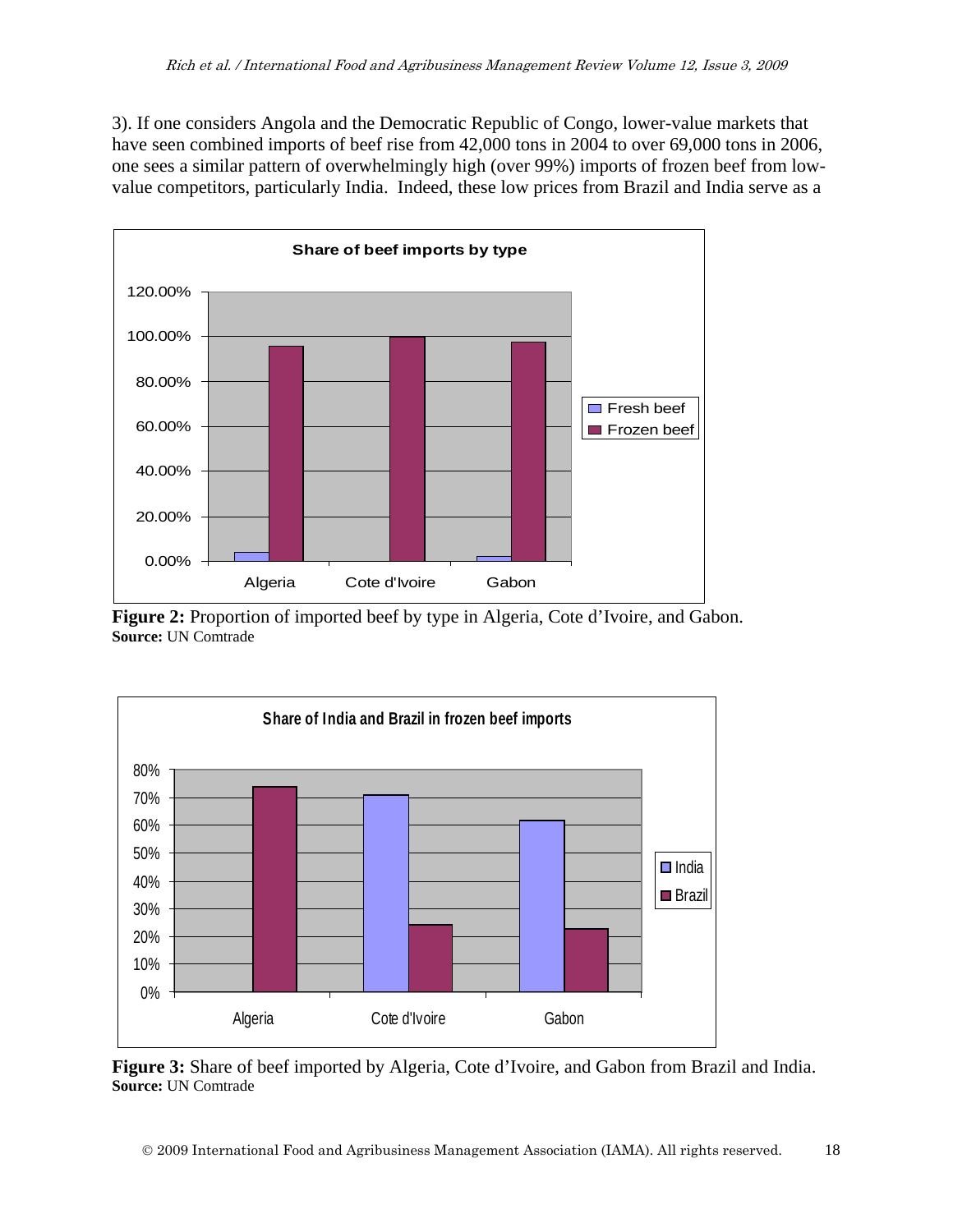precautionary tale for those advocating commodity-based trade as a panacea for future African meat exports, as African suppliers may not appreciably benefit (cf. Scoones & Wolmer, 2008). In price-sensitive regional markets in Africa, it is unlikely that consumer willingness to pay for higher-quality products will be sizable in either the short- to medium-term.

The case of Algeria shows an additional area in which Ethiopia is further disadvantaged. Algeria receives a large proportion of imported beef from the European Union, which is traditionally a high-cost producer. However, because the highly protected European market allows for high prices to prevail in domestic markets, European meat producers are able to sell high-value cuts domestically and effectively dump lower value cuts to third markets, including Algeria. By contrast, Ethiopia does not have such flexibility as it must export high-value cuts to remain profitable. This highlights the need for Ethiopia to raise standards in such a way that allows it to market different cuts based on their demand and economic profitability in different markets and further suggests the need to develop certification programs that facilitate this process.

We also considered whether Ethiopia could potentially compete in even higher-value product lines with the SPS system, where various non-price attributes will take greater precedence. On the one hand, one area in which Ethiopia has a marked advantage over Brazil is in its geographical proximity to the Middle East. Consequently, Ethiopia would conceivably have the ability to supply fresh beef instead of frozen beef (as is the case from Brazil) and supply growing markets for foodservice, restaurants, supermarkets, and hotels in the region (USMEF, 2008). Two issues govern the feasibility of such a prospect. First, it is not clear whether consumers of frozen Brazilian beef would pay higher premiums for fresh Ethiopian-sourced beef, particularly since most beef in the Middle East is labeled by country-of-origin and consumer perceptions of such products are unknown. Second, if we look at the current market for fresh, boneless beef itself in the Middle East, UN Comtrade data reveal that the overall import market for such products is relatively small in the region (18,205 tons); by comparison, frozen beef imports are about 80% of total beef imports in Saudi Arabia. Moreover, the high-value grain-fed market (meat originating from Australia and USA) is only about 11% of this total (just over 2,000 tons). While Ethiopia could potentially compete on price under the SPS system with Australia and USA in certain market channels (assuming its product is of similar quality), the size of the market for such a product falls well short of the government's 30,000 ton target.

A final potential avenue for Ethiopian beef exports could be high-value markets such as the European Union that are increasingly deficit in high-quality beef (Agritrade, 2008). Indeed, one significant advantage held by Ethiopia is that it maintains duty-free, quota-free access to the European Union by virtue of the Everything but Arms (EBA) initiative that allows such market access to least-developed countries. By contrast, countries such as Brazil do not have similar preferential access and are forced to pay high (50-100%) over-quota duties on beef exports (Rich & Perry, 2009). This could provide Ethiopia with a significant cost advantage relative to Latin American competitors. On the other hand, this would necessitate a wider acceptance of aforementioned commodity-based approaches in international standard setting bodies such as the OIE. While such initiatives are under discussion, there has not been as yet any clear consensus on what constitutes a commodity-based approach, though the aforementioned system in Ethiopia has been cited as one potential model (Thomson et al., 2009).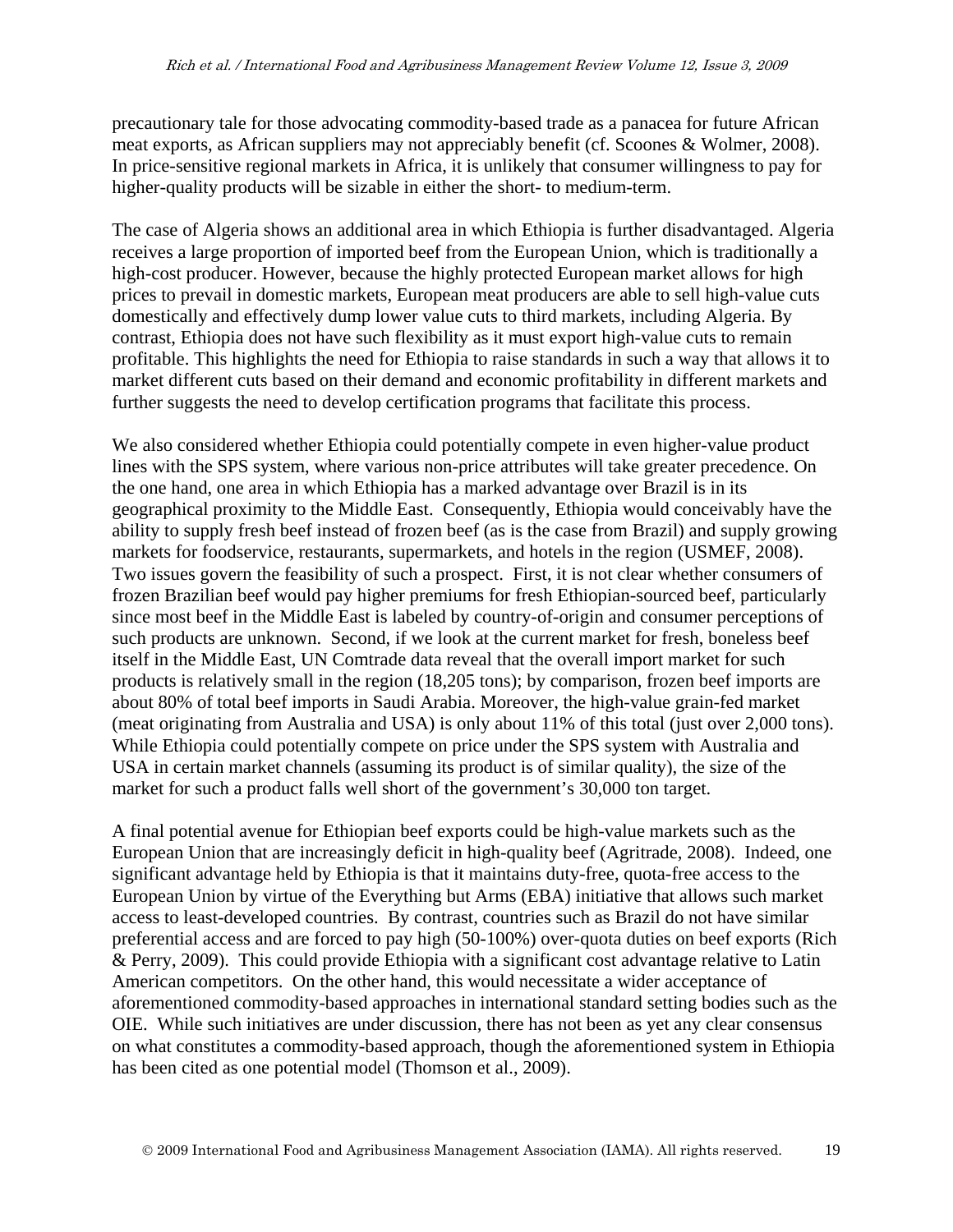# **Conclusions**

The simulation and sensitivity analyses highlighted the importance of lower feeding costs (or lower animal costs) in improving the competitiveness of the proposed two-phase SPS system. Whether Ethiopian beef could compete on price or quality against existing competitors is an open question and one that will likely necessitate significant investments and efforts in marketing and product differentiation. Sullivan (2007) highlights the potential of retail and food service providers (particularly hotels and restaurants) in Middle Eastern markets. The latter is a strategy that Namibia has followed in the European Union and avoids many of the hurdles in the retail sector of developing a brand reputation based on one's country of origin. The rise of organized retail in the Middle East will further provide opportunities for meat products, including those from Ethiopia, but will require cultivating access to these supply chains on the basis of providing consistent volumes and quality. Given the nature of competition in international beef markets, Ethiopia will likely be forced to compete on quality, exporting a diversity of cuts on the basis of demand and competitiveness in different regions, and in differentiating its product relative to competitors over and beyond higher disease-free and food safety standards. Consequently, programs like the proposed two-phase system will be required in order to meet those demands and will be essential in the highest-value markets (e.g., European Union).

While the study mainly focused on the economic feasibility of the proposed SPS system, an important consideration is determining the beneficiaries from such a program, particularly smallholder farmers. The sensitivity analysis highlighted a few potential entry points for smallholders. First, the development of a more integrated supply chain for livestock and meat products would have strong pro-poor benefits in terms of reducing intermediaries and raising farm-gate prices for producers, potentially providing greater incentives for disease control efforts at the farm level. Second, the model strongly highlighted the need for better integration between feed markets and livestock markets. A crucial success factor for the viability of the SPS system is improved feed through animal nutrition and enhanced feed resources. While better rations are an important component of improved livestock products, the long-term sustainability of such a system will be the development of a market-oriented feed sector, which will depend on integrating smallholder producers with markets and disseminating improved technologies to enhance productivity. A significant expansion of the feed industry could thus open up important income-generating opportunities for smallholders in the feed supply chain. A final poverty impact of this system includes the various downstream beneficiaries from the expansion of livestock exports, in terms of employment opportunities in certification facilities, feedlots, abattoirs, and other supply chain support functions. Indeed, achieving the government's aim of 30,000 tons of meat exports would imply a considerable expansion of livestock supply chain activities that could have quite strong pro-poor impacts.

# **Acknowledgements**

The authors acknowledge and appreciate helpful input and comments from the Ethiopia-based Texas AgriLife Research team, notably Dr. Hank Fitzhugh, Ato Belachew Hurissa, Dr. Wondwosen Asfaw, Dr. Nega Tewolde, and Ato Mitiku Gobana. Dr. Alex Winter-Nelson provided additional useful comments. Partial funding for this project was provided by USAID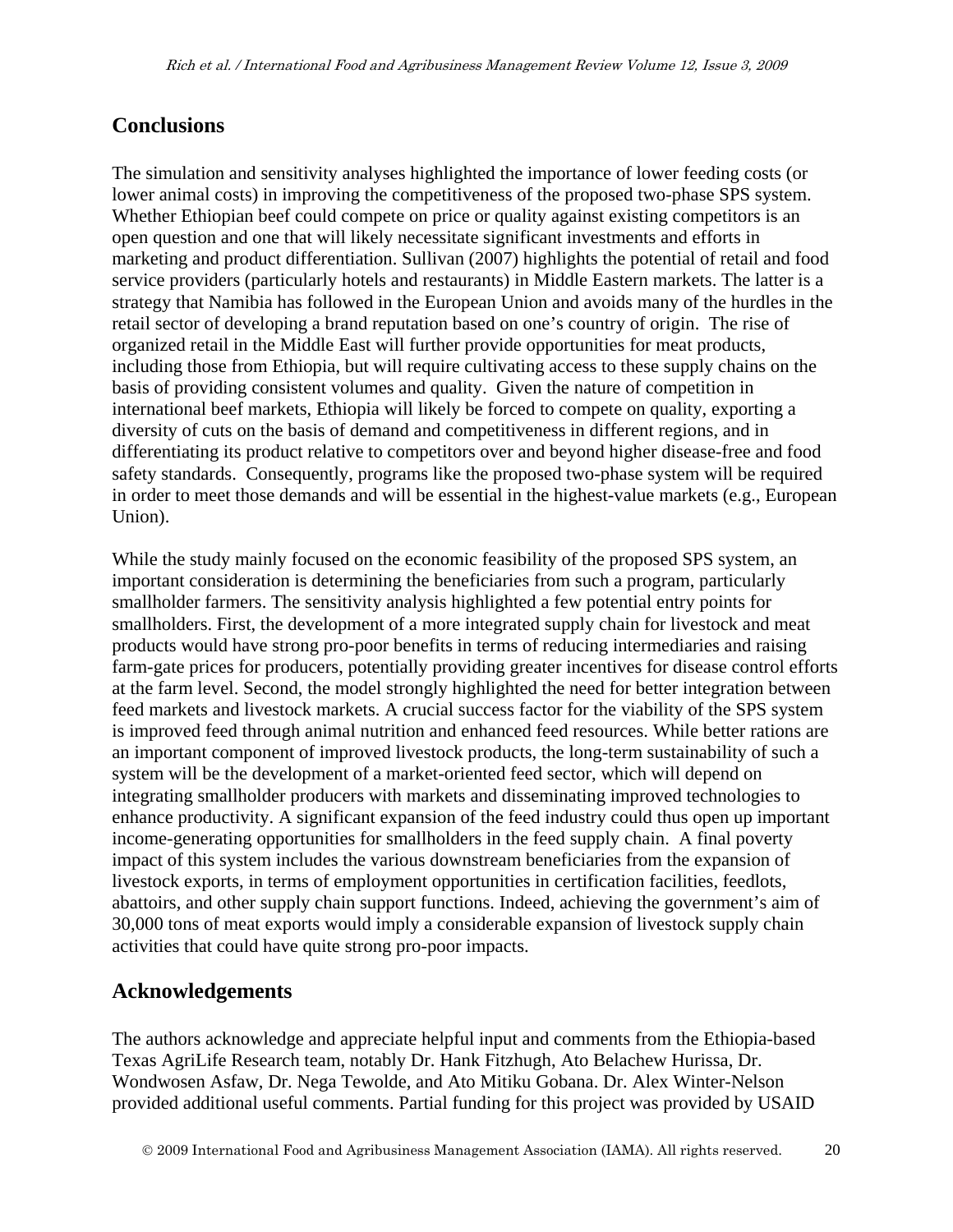under the SPS-LMM project managed by Texas AgriLife Research. The views expressed in this paper are those of the authors and do not reflect those of USAID or the U.S. Government.

# **References**

- Agritrade. 2008. "Executive brief: beef," [http://agritrade.cta.int/en/Commodities/Beef](http://agritrade.cta.int/en/Commodities/Beef-sector/Executive-brief)[sector/Executive-brief.](http://agritrade.cta.int/en/Commodities/Beef-sector/Executive-brief)
- Aloui, O., and L. Kenny. 2004. *The Cost of Compliance with SPS Standards for Moroccan Exports: A Case Study*. Agricultural and Rural Development Discussion Paper. Washington DC: The World Bank.
- Anon. 2007. Proceedings of consultation on *Two-phase SPS certification system for live animal and meat export (March, 2007).* Addis Ababa: Ethiopia SPS-LMM Program.
- Calvin, L., B. Krissoff, and W. Foster. 2008. Measuring the Costs and Trade Effects of a Phytosanitary Protocol: A U.S.-Japanese Apple Example. *Review of Agricultural Economics* 30 (1)**:**120-135.
- Henson, S.J., M. Saqib, and D. Rajasenan. 2004. *Impact of Sanitary Measures on Exports of Fishery Products from India: The Case of Kerala.* Agricultural and Rural Development Discussion Paper. Washington DC: The World Bank.
- Jaffee, S. 2003. *From Challenge to Opportunity: Transforming Kenya's Fresh Vegetable Trade in the Context of Emerging Food Safety and Other Standards in Europe*. Agriculture and Rural Development Discussion Paper 2. Washington DC: The World Bank.
- McGarvey, B., and B. Hannon. 2004. *Dynamic modelling for business management: an introduction.* New York, NY: Springer.
- Nin Pratt, A., P. Bonnet, M. Jabbar, S. Ehui, and C. de Haan. 2005. *Benefits and costs of compliance of sanitary regulations in livestock markets: The case of Rift Valley fever in the Somali Region of Ethiopia.* Nairobi, Kenya: International Livestock Research Institute.
- Perry, B.D., A. Nin Pratt, K. Sones, and C. Stevens. 2005. *An appropriate level of risk: balancing the need for safe livestock products with fair market access for the poor*. Pro-Poor Livestock Policy Initiative Working Paper No. 23. Rome: Food and Agriculture Organisation (FAO) on the United Nations.
- Peterson, E. and D. Orden. 2008. Avocado Pests and Avocado Trade. *American Journal of Agricultural Economics* 90 (2): 321-335.
- Rich, K.M. and B.D. Perry. 2009. The impact of changing global animal health trading standards on market access for livestock products by developing countries: an assessment of